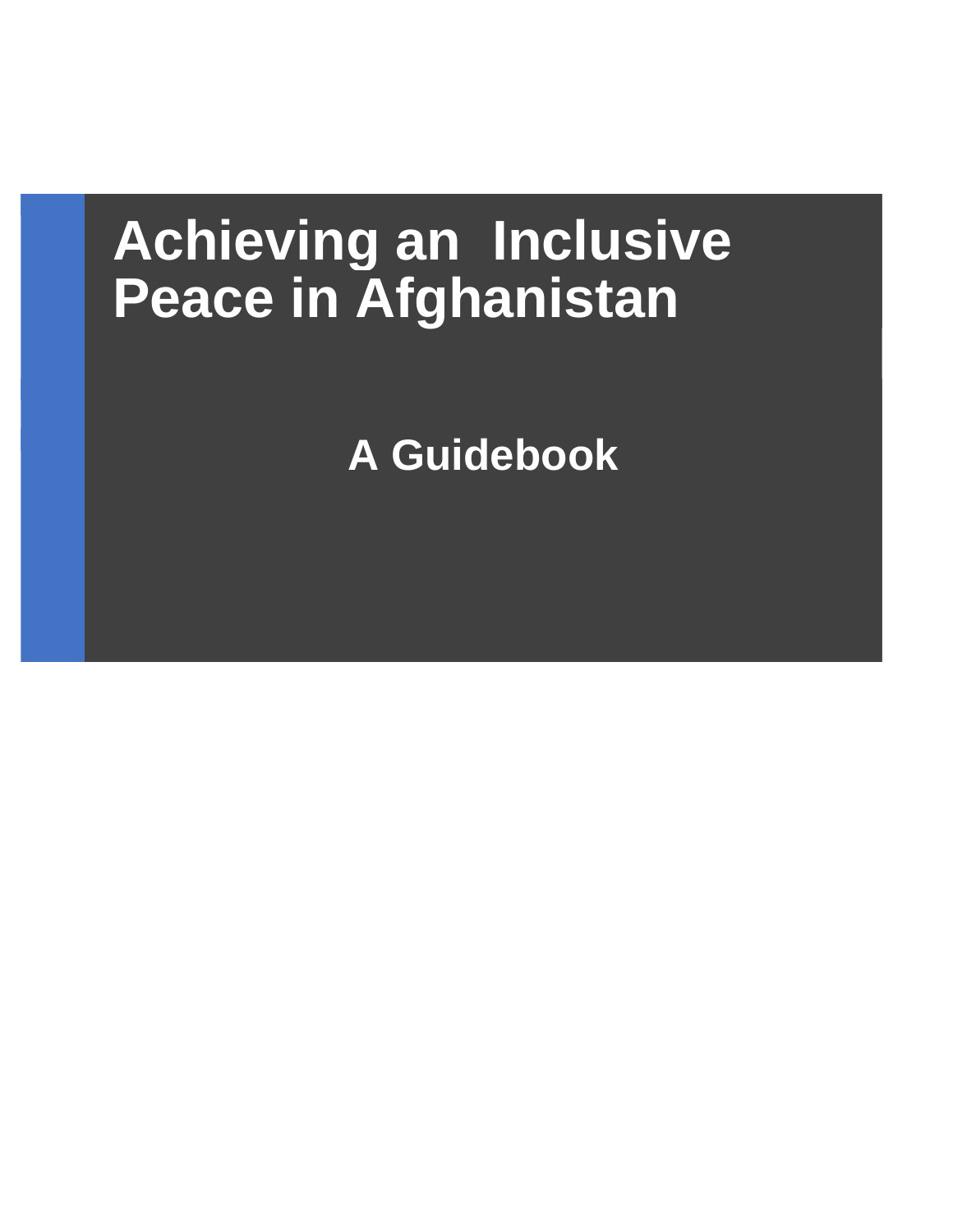# <span id="page-1-0"></span>**Acknowledgment**

The Human Rights ad Eradication of Violence Organization (HREVO) wishes to express its sincere thanks to the European Union for funding this project. We would like to thank the Research Team for their contribution to the preparation of this *Guidebook*.

This *Guidebook* was written by Dr. Timor Sharan and Hasan Raha.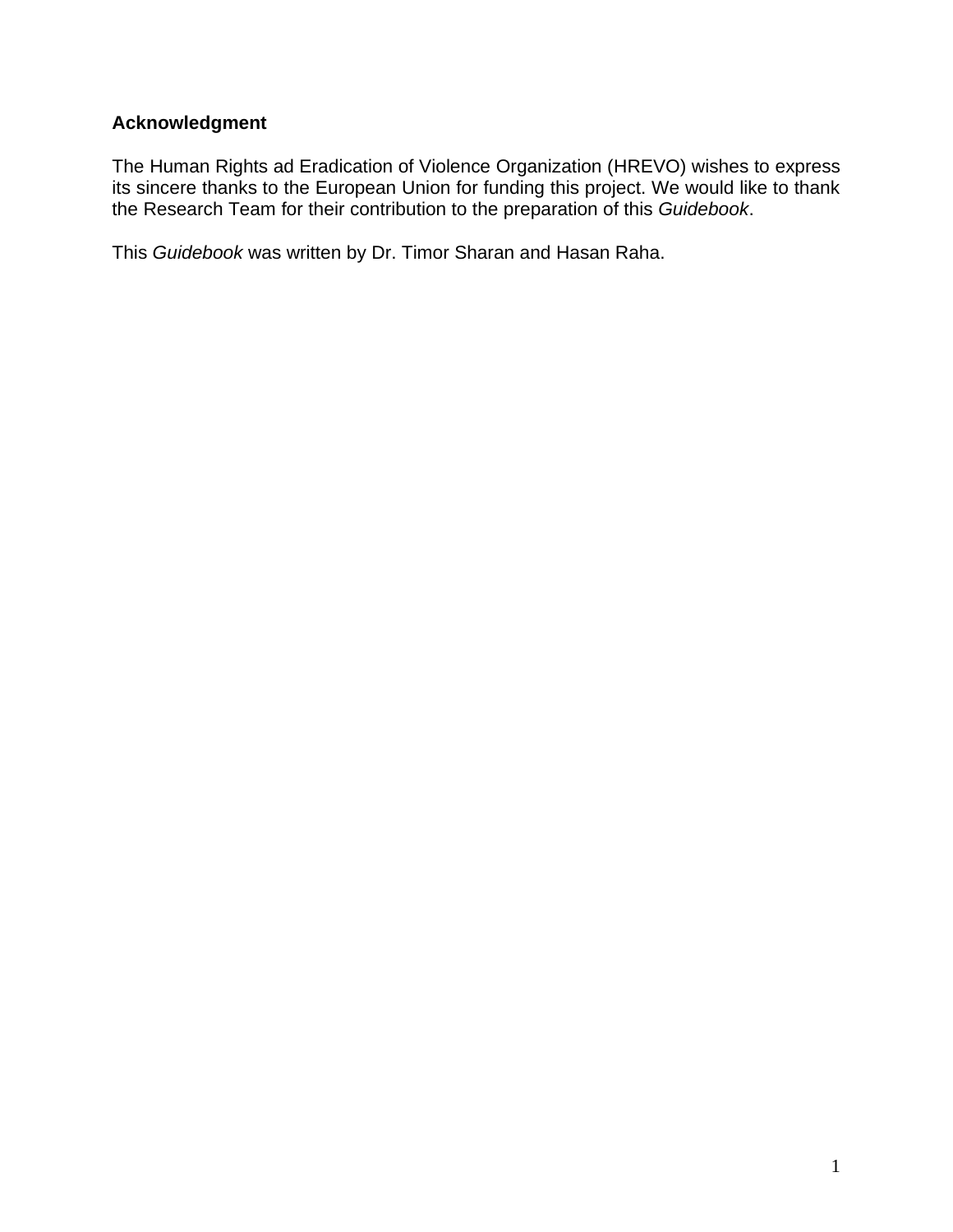# Contents

| 1)             |  |
|----------------|--|
| a)             |  |
| b)             |  |
| 5)             |  |
| a)             |  |
| b)             |  |
| C)             |  |
| ۰              |  |
| $\blacksquare$ |  |
|                |  |
| d)             |  |
| e)             |  |
| 6)             |  |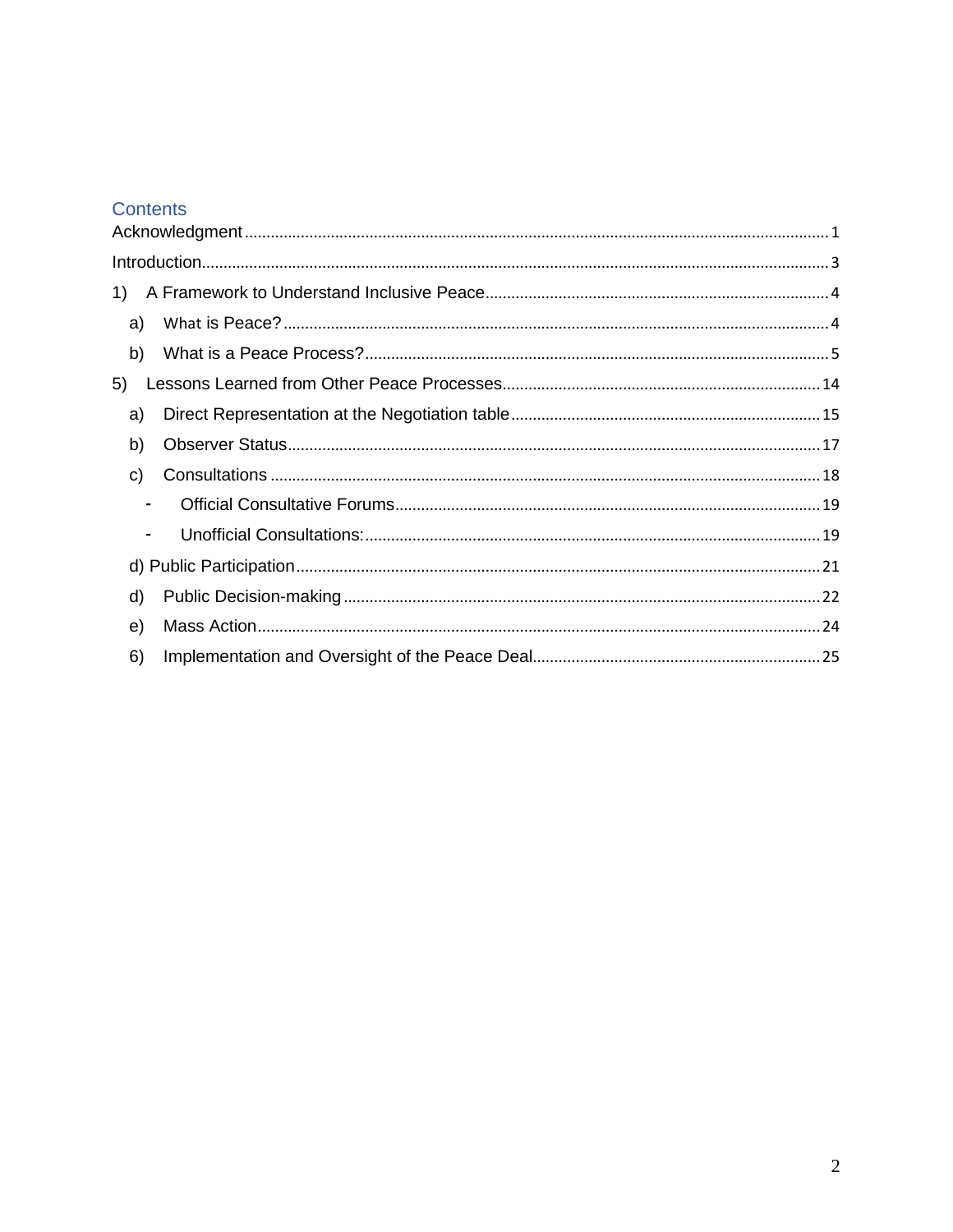# <span id="page-3-0"></span>**Introduction**

Peace is key for the establishment of a functioning political system in which law and order, human security and economic development is safeguarded, in particular, for vulnerable groups, minorities and women. Peace negotiations and mediations must be inclusive by representing and reflecting diverse segments of a society and its views, needs and interests. For the process to succeed, it needs to include all parties who have been either part of the conflict or somehow affected by it. Experiences of peace processes around the world has proven that processes which are inclusive of broad section of the society last longer than peace pacts signed between elites and leaders of the conflict parties.<sup>1</sup>

The purpose of this *Guidebook* is to help minorities and vulnerable groups to learn about the key steps of a peace process, challenges in peace negotiations, different tools available for them to influence the process and outcomes in their favour, and more importantly learn from other peace negotiations in which minorities have made substantial differences for their communities. This Guidebook is informative in its initial purpose to generate discussion among participants during the focus group discussions and in-depth interviews that HREVO is planning to conduct in the second phase of the project. However, the life of this Guidebook goes beyond the initial information-sharing for this project in making it available to everyone across the county and use it as a manual on peace for minorities. This Guidebook should help vulnerable groups and minorities in Afghanistan to maintain a clear sense of strategic direction to influence the ongoing peace talks with the Taliban and the Afghan government.

This *Guidebook* is drafted by HREVO in-house experts, which for the past 10 years has been supporting minority and vulnerable groups' rights in Afghanistan through strategic advocacy, policy research, trainings and publications. HREVO's mandate is to contribute to the promotion of a society where every citizen's rights are respected and protected, lives in a peaceful environment and free of all forms of violence. It was established to strive for adhering to the its core values such as advancing human rights, a just peace, gender equality, rule of law and accountability. This project, titled, SADA: the Voice of Afghan Non-dominant Minorities in the Peace Process, is funded by the European Union. For the past two months, HREVO with the help of its partner organizations in Kabul, Ghor, Badakhshan, Jawzjan, Nangarhar, Nuristan, Balkh, Bamyan, and Nimroz provinces, have been collecting secondary and primary data to draft this Guidebook. This publication was carefully reviewed by two Afghan experts in the field to ensure that the final product cover a comprehensive review of key peace process steps, issues and challenges and that it will be a useful and reliable resource for practitioners.

This *Guidebook* offers an overview of the key processes involved in a typical peace process, difficulties that the process might face, lessons learned from other contexts to Afghanistan that has gone through a similar peace process. It provides a set of tools which minorities and vulnerable groups could use to influence the process and outcomes to advance their positions. The final section examines experiences of other contexts for

<sup>1</sup> Nilsson, D., 2012. Anchoring the peace: Civil society actors in peace accords and durable peace. International Interactions, 38(2), pp.243-266.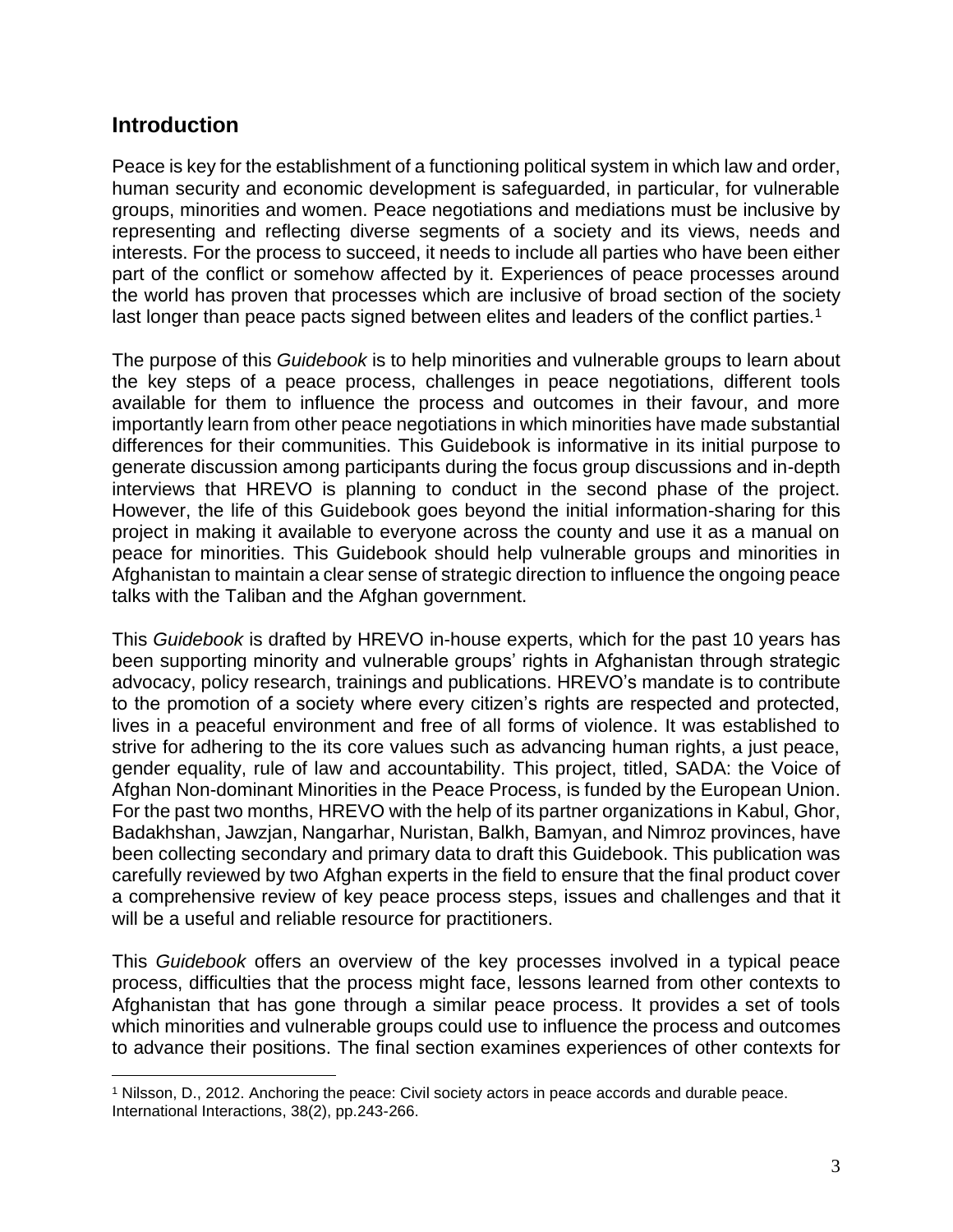lessons learned and categorise them in terms of the process they adopted. The Guidebook is structured in eight section, covering a different aspect of the peace process.

This Guidebook is timely. Recent efforts for attaining peace with the Taliban initiated by the U.S. in 2018, and the peace agreement signed between the two parties in February 2020, have raised hopes for a peaceful future amongst the Afghans. The intra-Afghan negotiations which is anticipated to take place in the near future is expected to result in a peace agreement between the Taliban and the government of Afghanistan which specifies settlements for the prolonged war in Afghanistan. The planned peace talks among Afghans is certainly not the country's first attempt to achieve a sustainable peace. The failure of the previous political settlements (Rawalpindi 1989, Peshawar 1992, Islamabad accords 1993, Bonn Agreement 2001) among elites and warring groups is still fresh in the minds of many Afghans. One of the main reasons for the failure of these past settlements were exclusion of minorities and vulnerable groups from the process.

# <span id="page-4-0"></span>**1) A Framework to Understand Inclusive Peace**

# <span id="page-4-1"></span>**a) What is Peace?**

In simple terms, the word peace is translated as the absence of war or a stress-free state of security and calmness that comes when there's no fighting or war by the Merriam-Webster dictionary of English. <sup>2</sup> Theoretically, peace is a *state*/ situation where people can resolve their conflicts without adhering to violence and work together to improve the quality of their lives. People live in peace when they:

- everyone lives in safety, without fear or threat of violence, and no form of violence is tolerated in law or in practice;
- everyone is equal before the law, the systems for justice are trusted, and fair and effective laws protect people's rights;
- everyone is able to participate in shaping political decisions and the government is accountable to the people;
- everyone has fair and equal access to the basic needs for their wellbeing such as food, clean water, shelter, education, healthcare and a decent living environment;
- everyone has an equal opportunity to work and make a living, regardless of gender, ethnicity or any other aspect of identity.<sup>3</sup>

The definition of peace in its simplest usage as the "absence of war" is very simplistic.<sup>4</sup> Scholars in recent years have broadened our understanding of peace to include "presence of desirable states of mind and society including security, justice, harmony,

<sup>2</sup> https://www.merriam-webster.com/thesaurus/peace

<sup>3</sup> International Alert. "*What is Peacebuilding?".* Available at: [https://www.international-alert.org/what-we](https://www.international-alert.org/what-we-do/what-is-peacebuilding)[do/what-is-peacebuilding](https://www.international-alert.org/what-we-do/what-is-peacebuilding)

<sup>4</sup> Galtung, J, and Dietrich F. "Positive and negative peace." In *Johan Galtung*, pp. 173-178. Springer, Berlin, Heidelberg, 2013.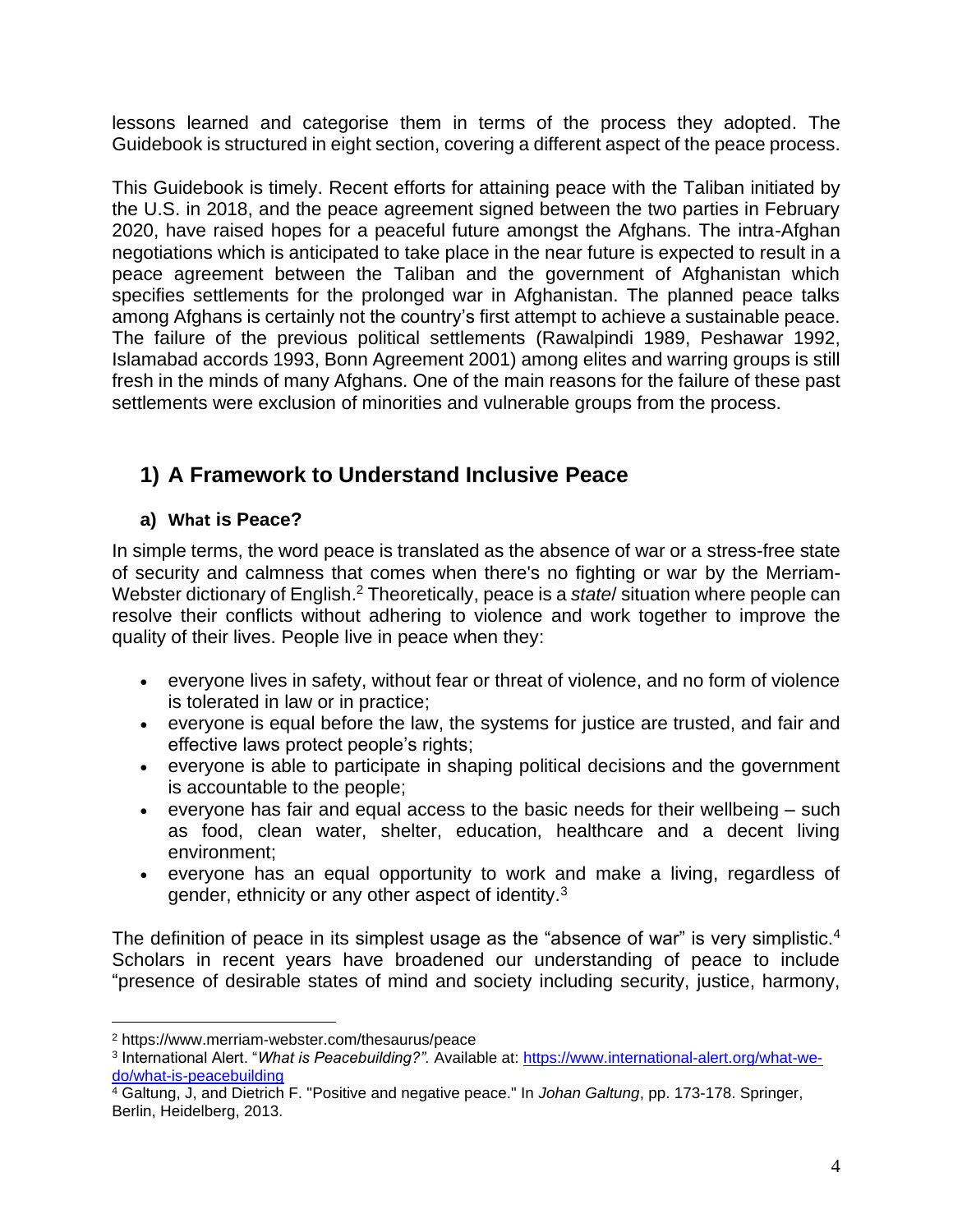equity;" known as *positive peace*.<sup>5</sup> It is identified as a state where conflicts are constructively resolved, relationships and social order are restored, and social systems that serve the needs of the whole population are created. In such a state; security, rule of law and human rights are assured and adequate institutions for ensuring justice are established. 6

This understanding of peace is also often referred to as "sustainable peace", which is defined by the United Nations Security Council Resolution 2282 as;

*"a goal and a process to build a common vision of a society, ensuring that the needs of all segments of the population are taken into account, which encompasses activities aimed at preventing the outbreak, escalation, continuation and recurrence of conflict, addressing root causes, assisting parties to conflict to end hostilities, ensuring national reconciliation, and moving towards recovery, reconstruction and development".<sup>7</sup>*

On the Afghan peace, analysts and government officials have emphasised the importance of sustainable peace in addressing all aspects of the peace process from deescalation to ceasefire, to negotiations and other; involving and representing all key local, national, regional and international stakeholders in the process- especially bounding neighbouring countries in the post-settlement process. The discussion has included aspects of post-peace settlements such as reintegration of ex-combatants, to reforming the political system, to holding elections. The involvement of vulnerable groups and minorities including women is key to achieving a sustainable peace.

# <span id="page-5-0"></span>**b) What is a Peace Process?**

The United States Institute of Peace (USIP) has defined a peace process as "a multilevel, multi-phased effort involving armed and unarmed stakeholders in a conflict to both bring an end to armed fighting and lay out a sustainable political, economic, security, and territorial agreement. It involves top-level negotiation between the armed groups, plus diverse forums for public dialogue and engagement to foster a broad consensus on the future direction of the country."8

In simple terms, a peace process covers all confidence building measures, mediation efforts, and negotiations which lead to the cessation of violence, as well as further efforts which lead to the establishment of a positive peace. According to Berghof Foundation, one of the key leading international non-governmental organizations working in the field, and currently involved in the Afghan peace, peace processes may include formal and informal mechanisms, and involve a multitude of actors often over a long period.

<sup>5</sup> Barash, D.P. and Webel, C.P., 2008. "*Peace and conflict studies"*. Sage.

<sup>6</sup> Anderson, R. "A definition of peace." *Peace and Conflict: Journal of Peace Psychology"* 10, no. 2 (2004): 101.

 $7$  United Nations Security Council Resolution 2282, "Review of United Nations Peacebuilding Architecture", S/RES/2282 (2016).

<sup>8</sup> Schirch, R. "Designing a Comprehensive Peace for Afghanistan." *United States Institute of Peace.*  Peaceworks No. 75. (2011)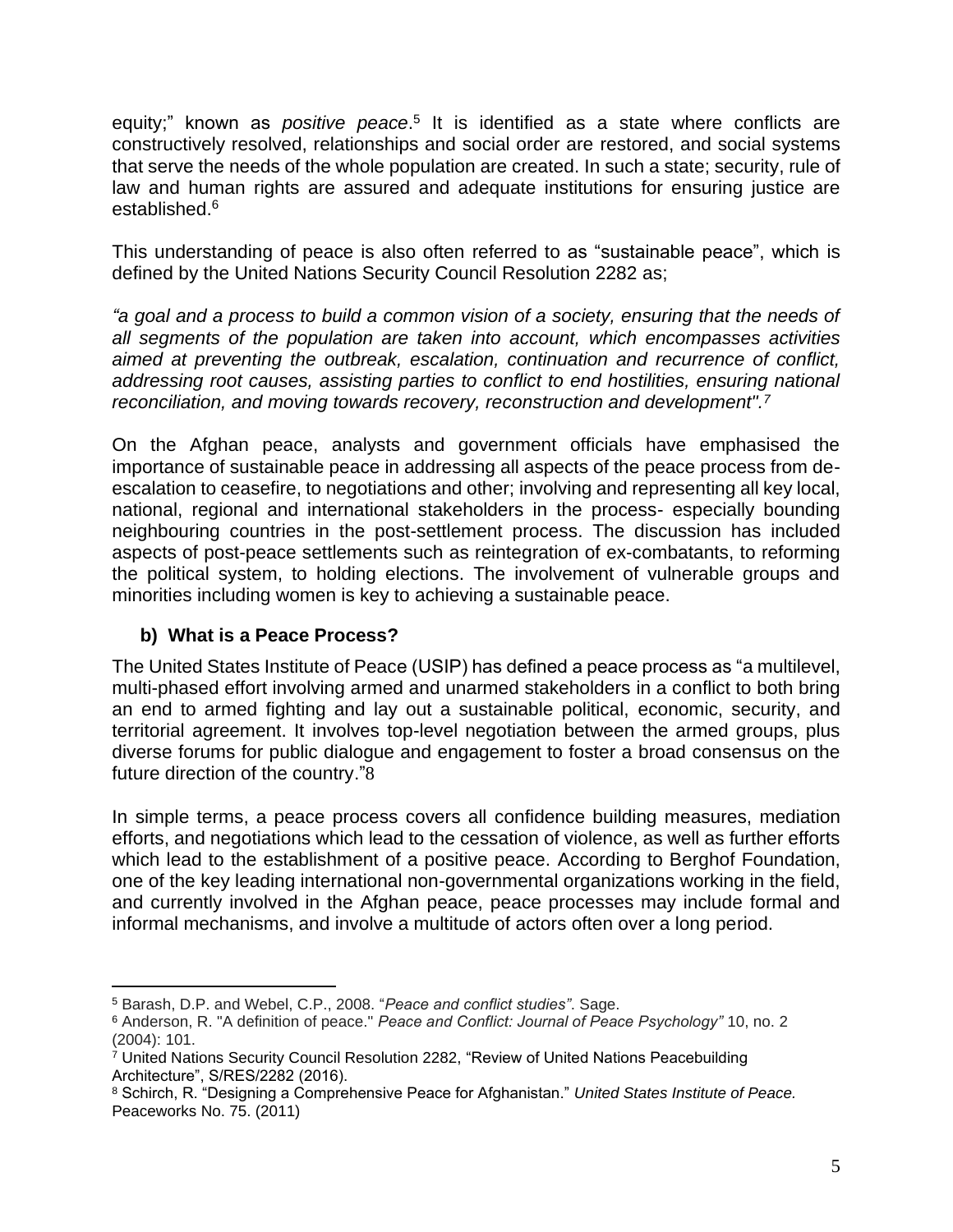# **c) What is an Inclusive Peace?**

Inclusive peace means that participation in the process is broad based and all armed actor groups along with all those affected by the conflict including women, victims, various ethnic groups, civil society, business communities, religious leaders, grassroots and many other stakeholders are included in peace negotiations as well as the implementation of the peace accord. An inclusive peace process provides for the needs, interests, and experiences of all groups within a society, including marginalized groups to be considered in drafting the peace agreement. This in turn enables the process to recognize and address causes of the conflict and design a roadmap for the future institutions to be inclusive and evade inequalities and exclusion which can cause a return to violence.9

According to the UN, "inclusivity refers to the extent and manner in which the views and needs of conflict parties and other stakeholders are represented and integrated into the process and outcome of a mediation effort".10 Studies have highlighted that inclusive peace processes result to greater durability of the established peace and lower risk of relapse into violent conflict.11 Broad participation in peace process means that more people will become aware of the process and its contents. It will ensure that voices of all stakeholders are heard, and their interests addressed in the final peace agreement. Inclusive peace negotiations will result to agreements acceptable for all stakeholders. This will subsequently ensure minimum opposition and increase coordination for the implementation of the agreement, which definitely contributes to fostering sustainable peace.<sup>12</sup>

# **d) What are the Different Levels of Engagement in a Peace Process?**

There are three important levels of engagement in peace process. These are:

- 1) Official level: also known as track 1 diplomacy, refers to the official establishment of relations between diplomatic representatives of the conflict parties which leads to formal peace negotiations and signing of a peace agreement.
- 2) Quasi-official level known as track 1.5, individuals and groups transfer messages between the conflict parties and mediate for bringing them to the negotiation table. These individuals, however, have no official status or authority to directly negotiate terms of a peace deal.
- 3) Public level: depending on the processes, in most peace negotiations at some point in the process, the public is consulted and engaged by different warring

<sup>9</sup> Paffenholz, T. and Ross, N., 2015. Inclusive Peace Processes—An Introduction. Development Dialogue, 63(Part 1), pp.28-37.

<sup>10</sup> un, 2012. The United Nations Guidance for Effective Mediation.

<sup>11</sup> Nilsson, D., 2012. Anchoring the peace: Civil society actors in peace accords and durable peace. *International Interactions*, *38*(2), pp.243-266.

 $12$  Paffenholz, T. and Ross, N., Preventing violence through inclusion: from building political momentum to sustaining peace, Inclusive Peace & Transition Initiative (IPTI), November 2017.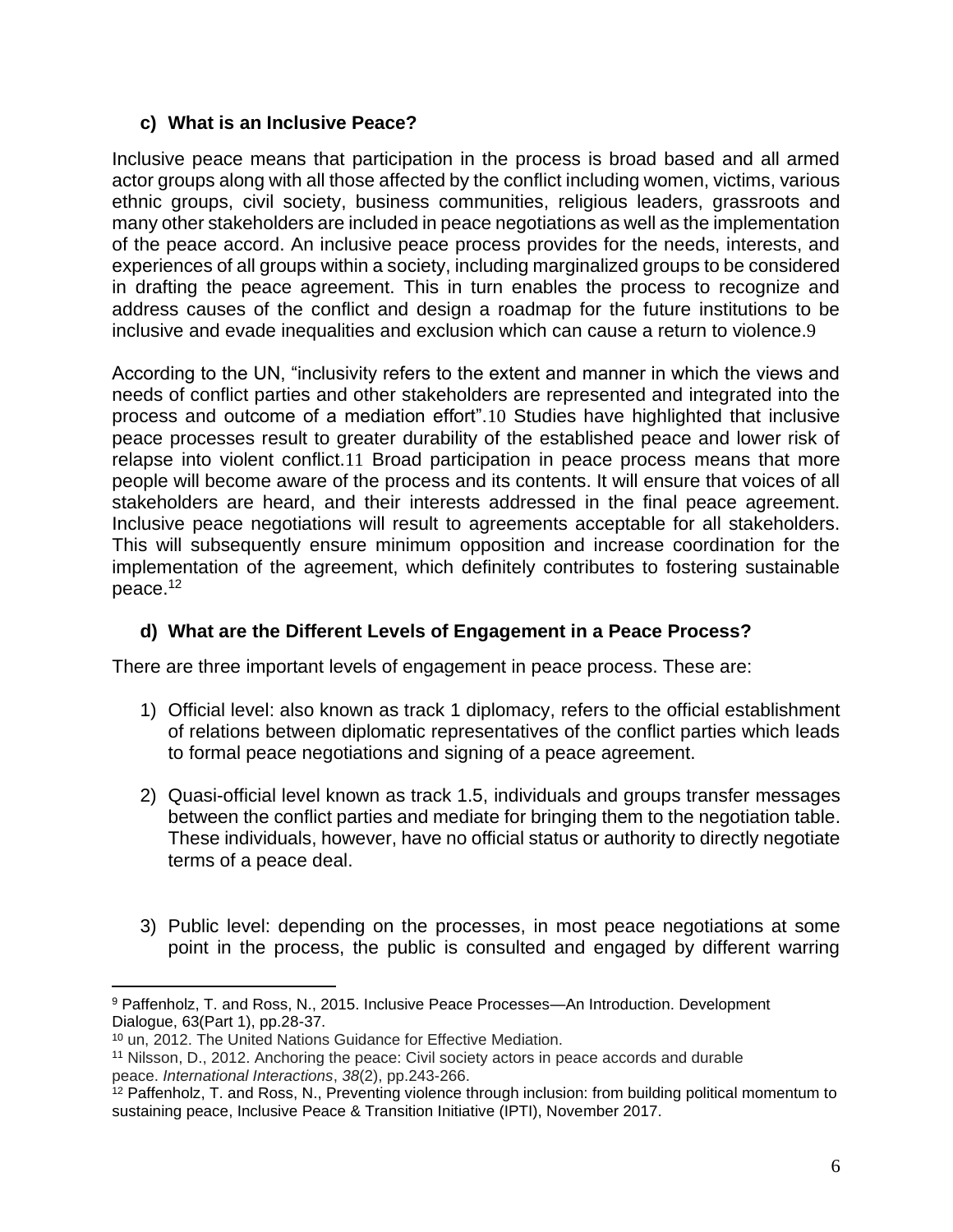groups. Also known as track 2, this level complements track 1 efforts, provides a platform for inter community dialogue, building trust among the conflict parties, identifying and addressing needs of the population, and promoting a culture of peace through awareness and education. Civil society actors, community and religious leaders and other influential individuals play a significant role in this level. This is the most relevant part through which minorities and vulnerable groups can best get engaged in and influence the process.

A typical peace process would involve all three levels of engagement to ensure a peace process is accepted by all and therefore sustainable. These levels are often subject to the issue of *sequencing,* which is a key aspect of a peace process and depending on the nature of the conflict, types and number of stakeholders, the level of engagement differs. In Columbia, negotiations begun at the official arena but then soon it involved all levels leading to a referendum which majority of the population rejected it.

In Afghanistan, it seems that ongoing peace talks are likely to involve engagement at all levels, which is likely to ensure minorities and vulnerable groups have the space to influence the process, if not at official level, but at least at civil society and public/community levels. Even though the Afghan peace process has sometimes driven by the US agenda and outside pressure, with the Afghan government initially side-lined. The intra-Afghan dialogue is likely to include all of these levels of engagement. Prior to this, the 2018 Consultative Peace Loyi Jirga brought in hundreds of representatives from provinces to Kabul to identify the red lines and provide a framework for future negotiations in which many felt their voice has been heard.

There have been several Track II attempts by international countries, NGOs and foundations among the Taliban and Afghan officials and civil society. The last one was organized by the United States Institute of Peace in Norway. The goal of these Track II is to build trust and identify opposing groups' positions and stands to help overcome for future formal negotiations.

# **2) Different Stages of a Peace Process**

Broadly, a typical peace process incorporates a wide range of steps. A typical peace process includes two stages: 1) processes during the negotiations; and 2) processes after achieving a deal among warring groups with medium and long-term goals as part of the state building and nation building process.<sup>13</sup>

# **a) Peace Talks Stage**

<sup>13</sup> Burgess, H. "*Peace Process".* Beyond Intractability. 2004. Available at: [https://www.beyondintractability.org/essay/peace\\_processes](https://www.beyondintractability.org/essay/peace_processes)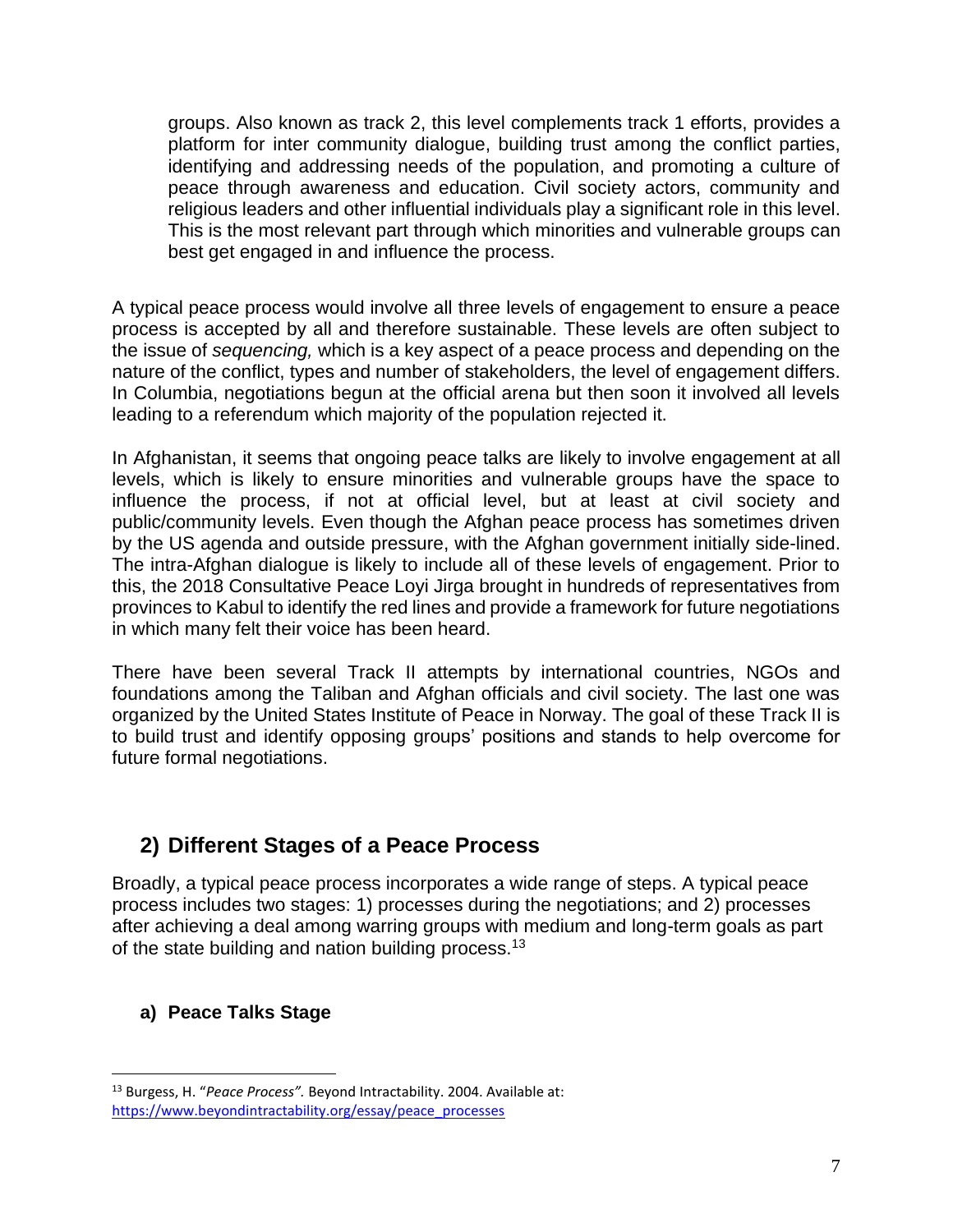The first stage includes efforts which lead to the parties coming together and negotiating initial terms for ending hostilities and reaching to a ceasefire through a peace agreement. This stage is aimed at reaching an agreement between the conflict parties to stop violence and work for establishing institutions which guarantee sustainable peace in a society. It includes confidence building measures, negotiations facilitation, peace negotiations, and finally a peace agreement.

- Confidence building/ track I and II / prisoner exchange
- Negotiations (discussed below)
- Signing of peace agreement

# *Confidence building*

Confidence building measures are efforts aimed at convening good will between the conflict parties. In general, confidence building measures are initiated before the peace negotiations start in order to de-escalate the violence, build trust among the conflict parties, and pave the way for peace negotiations. These efforts can include agreements on military information exchange, a decrease in violence, a ceasefire or creating areas of safe passage, and exchange of prisoners. Confidence building also includes efforts by different non-government actors in order to create trust between communities living at both sides of the conflict. Examples of these can include media campaigns, cultural programs such as music festivals, and humanitarian assistance programs. In the case of Afghanistan, confidence building has been the exchange of Taliban and government prisoners prior to talks.

# *Peace Negotiations*

Peace negotiations are a series of official talks conducted between the conflict parties in order to reach an agreement on ending the violence building new political and social systems. Usually official peace negotiations are preceded by a phase of pre-talks efforts by third party mediators who convey the willingness of one party for negotiations to the other, followed up by a series of secret talks between the conflict parties. An important goal of this phase is to ensure that parties are mutually committed to the peace process. Issues which are addressed in this phase include logistics, location of talks, security for each party, participants, timeframe, mediators and their roles and responsibilities, alleviating fears and building trust perhaps through conciliatory gestures such as release of prisoners, and agreement on agenda topics.

By the onset of official negotiations between conflict parties, they publicly express their willingness and commitment for a negotiated settlement of the conflict. Negotiations help both parties to discuss and agree over key issues for ending the violence. Common issues include a ceasefire agreement, power-sharing and governance issues, human rights, demobilization, justice and socioeconomic reforms. A limited negotiation may focus on security and power-sharing issues leaving other matters for post settlement discussions while a more comprehensive agenda may address social and economic reform within the framework of the peace talks.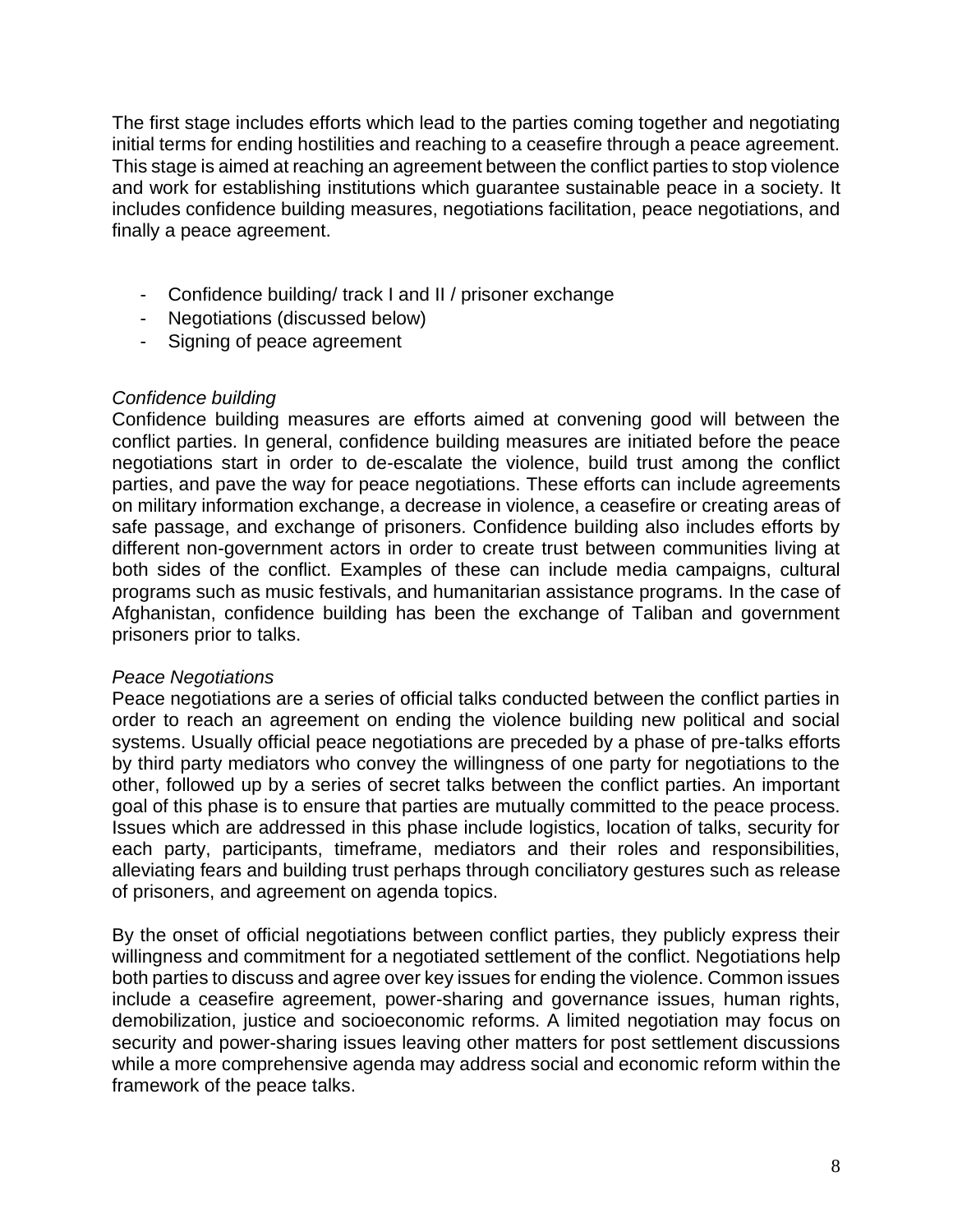Peace negotiations include both track one and track two efforts and can adopt a multitrack approach. Engagement of the civil society in the peace process in through arrangements such as direct representation in the peace talks and /or independent forums are multi-track approaches to peace negotiations. For instance, in the Guatemala peace process, the Civil Society Assembly was mandated to provide recommendations on the main issues discussed in the official peace talks.

#### *Peace Agreement*

Successful peace negotiations lead to the signing of peace agreement which encompasses the issues that the conflict parties have agreed upon for ending the violence. This can be a 1) framework agreement, which exemplifies principles and agenda for negotiating fundamental issues in the future, or a 2) comprehensive agreement covering all substantive issues in one agreement. Security guarantees, social structural changes, and power-sharing arrangements aimed at addressing the injustices that have led to the conflict in the first place, are the substantive issues which are either stipulated in a comprehensive peace agreement or negotiated in the consequent negotiations of a broad framework agreement. Further, a peace agreement includes implementation provisions such as a timeline and monitoring mechanism.

# **b) Post-Peace Settlement**

Immediately after the signing of a peace deal, a transition phase starts which covers the implementation of the peace agreement and establishment of a transitional government which often seeks to reform of social, political, economic and security institutions, and promotion of social and political reconciliation and holding elections to set up a legitimate government. It includes efforts for installing a new political system with new arrangement for distribution of power, constitution reform, DDR, and elections. Generally, these efforts are intended to address the root causes of the conflict and to move the conflict parties away from confrontation and violence, and towards political and economic participation, peaceful relationships, and social harmony. <sup>14</sup>

- An Interim or Transitional Government
- Constitutional Reform
- Disarmament, Demobilization and Rehabilitation of former combatants (DDR)
- Elections

# *Interim or Transitional Government*

The establishment of an interim government based on an agreed distribution of seats such as the ministries, can be stipulated within the peace agreement. Interim government are formed to facilitate the transition period, undertake institutional reform, and prepare

<sup>14</sup> Ball, N. 2001. The challenge of rebuilding war-torn societies. *Turbulent peace: The challenges of managing international conflict*, pp.719-736.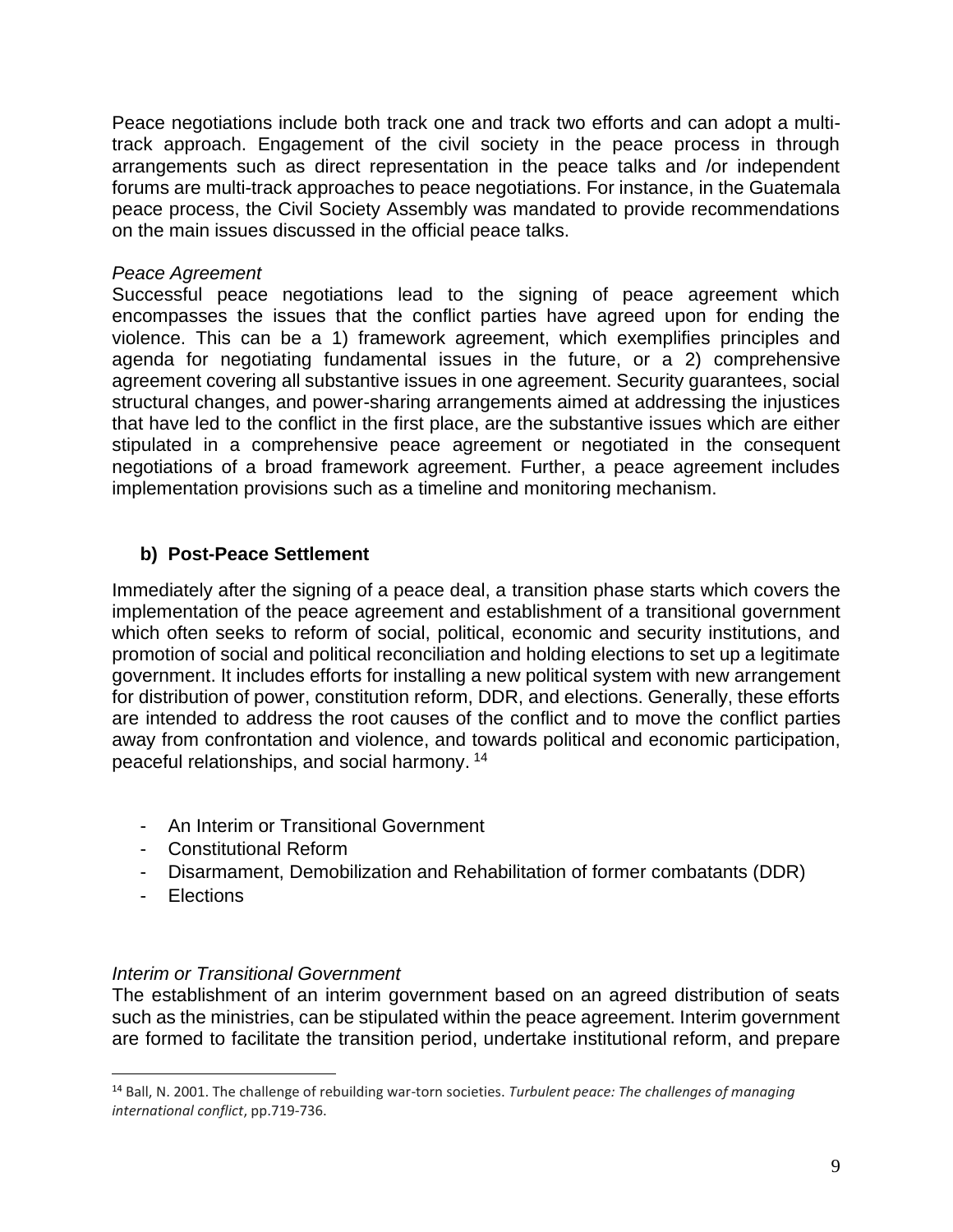for elections. A new cabinet will be formed, and key government positions are distributed among warring groups under the agreement. With the Bonn Agreement, there was a six months interim government which was headed by Karzai who was selected at the Conference. The Administration was tasked to facilitate the emergency Loya Jirga in six months which led to the establishment of the Transitional Islamic State of Afghanistan in June 2002. This led to an 18-month transitional government in 2002 with the organization of the Emergency Loyi Jirga in which representatives of people across the country came to Kabul to elect the Head of the transitional government. This period is generally is intended to address the root causes of the conflict and to move the conflict parties away from confrontation and violence, and towards political and economic participation, peaceful relationships, and social harmony.

#### *Constitutional Reform*

Other activities implemented under the Post-Peace Settlement include various peacebuilding and state building initiatives. Constitutional reform and reform of public institutions and elections for establishing a democratic government are the main issues specified in peace agreements and implemented in post-peace settlements. Mechanisms and timeframe for these activities are clarified within the peace agreement. Further, measures for the disarmament and demobilization of former combatants and their integration into the society are crucial for post-peace settlements.

#### *Disarmament, Demobilization and Reintegration*

According to UN's DDR Resource Centre, the aim of DDR is "to contribute to security and stability in post conflict environments so that recovery and development can begin." By relieving ex combatants of weapons and by taking these individuals out of their military structures, the DDR process should integrate them back into society and help them become active participants in the peace process.

*Disarmament* refers to the collection, documentation, control, and removal of arms, ammunition, explosives, and light and heavy weapons of combatants. It involves establishing and initiating an arms management (e.g., programs for safe storage and/or destruction of weapons) and a de-mining programs.

*Demobilization* is a process by which conflicting armed groups are induced to disband their military organization and structure and shift from "combatant" to "civilian" status. This often involves an economic livelihood program for ex-combatants and their families in which they receive support/assistance packages to meet their immediate basic needs, such as food, clothes, shelter, medical services, short-term remedial education, training, employment, and tools.

*Reintegration* is a longer-term social and economic process with an open time frame designed to facilitate the assimilation of ex-combatants in a way that allows them, and their families, to adapt to civilian life in communities that may not necessarily be ready to accept them.

# *Elections*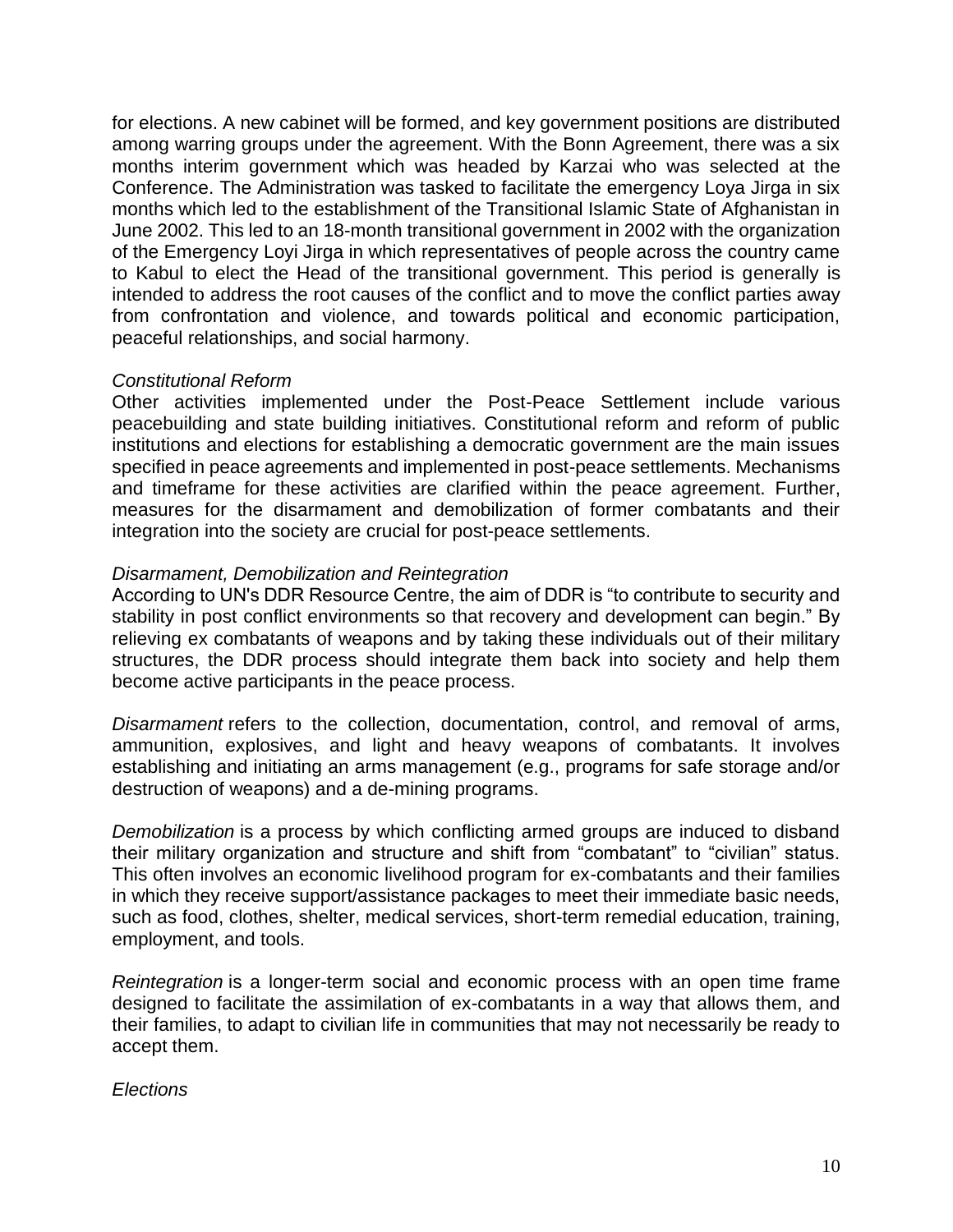Elections are seen as the final stage of the transition from war to peace with opposing groups competing in a democratic process by presenting their agenda to the public. Elections bestows legitimacy needed to consolidate the transition process. In Afghanistan, after the Bonn Agreement, the Transitional Government paved the way for presidential elections in 2004 which provided legitimacy to the winning candidate to form his government.

All of these transitional efforts must be further consolidated which is basically extending the efforts for strengthening established institutions, deepening the reform process, moving towards economic development, and enhancing social consolidation, in order to prevent the recurrence of the violence.

# 3) **Actors in Peace Process**

Generally, all armed actors need to be included in peace negotiations beside the primary conflict parties. In addition, all those who have been affected by the conflict and those who will be affected by the agreement needs to be represented in the peace negotiations and the process.

The civil society is the most crucial actor which needs to engage in all stages of a peace process. Civil society includes a wide variety of voluntary associations and groups who work in groups for achieving goals and values shared among all group members. Civil society includes all non-government organizations (NGOs), informal local associations and councils, networks of citizens established to promote certain values or advocate for the needs of certain groups, religious associations, and professional associations such as labour unions. Any community-based association or council formed to promote the interests of a certain group of people are regarded as civil society; for instance, councils of minority groups are considered as part of civil society.

Minorities and vulnerable groups are important actors who can shape policies, processes and advocate for their interests. Their participation in peace process can help form a comprehensive understanding of the exclusion practices and injustices that have caused the conflict in the first place. In countries where the conflict has mainly occurred along ethnic divides, minority ethnic groups are highly side-lined and fall victims to the conflict due to their trivial access to means of violence. An inclusive peace process will provide them with the opportunity to have their voices heard and their needs addressed. It will also provide a platform for these groups to contribute to building a peaceful future for their societies. Without the inclusion of minority groups in the peace process the process will fail to address root causes of the conflict and will most probably lead to another cycle of violent conflict.

It is important to note that those representing different stakeholders in a peace process should be legitimate delegates of these groups. These representatives must come from within the stakeholder groups and approved by them. This can be achieved through intersectoral elections or other means of securing approval from all parties. Symbolic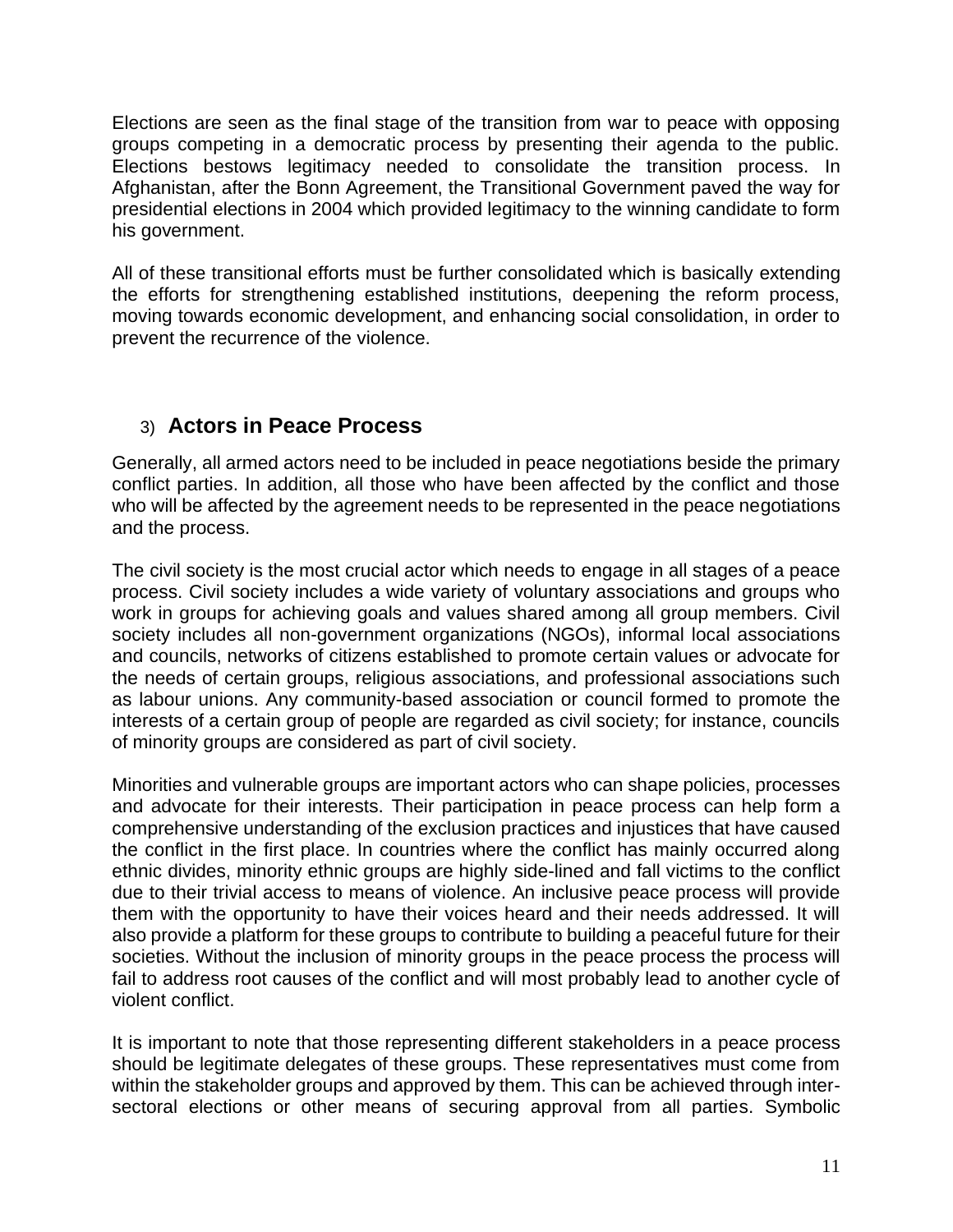representation of civil society and other relevant stakeholders through direct nomination by traditional leaders, elites, or one of the primary conflict parties will undermine the process legitimacy and lead to further exclusion and public opposition towards the process. It will also delegitimize the agreement and fail to secure support of eminent groups for peacebuilding efforts. Further, initiatives aimed at ensuring inclusivity through approaches other than direct representation at the negotiation table need to consider that all segments of the target population should be engaged in the process.

Additionally, to reach the goal of sustainable peace where a return to violence is unlikely, much more work needs to be done for resolving the conflict at the community level which requires coordinated efforts from all stakeholders including the conflict parties, civil society, community councils, and religious leaders. This requires a true representation of all social groups in the negotiations which lead to a drafting and signing of a peace agreement.

In the Afghan peace process, the main actors can be grouped into national, subnational, and international actors. At the national level, inclusion of the following actors and groups is vital for the success and legitimacy of a peace process.

- a) National level actors
- Government
- Parliament
- Political parties
- Civil society groups including organizations affiliated to religions and faiths
- Special interest groups faith-based organizations
- Special interest groups such as labor unions, professional associations, and minority groups
- Women's organizations
- Human rights, relief, development or peace NGOs
- Researchers and research institutions
- Ethnic groups
- Social and political movements
- Networks of youth
- b) Subnational level actors

Local administrative governments Provincial councils Provincial powerbrokers Civil society Tribal elders **Others** 

c) Community level actors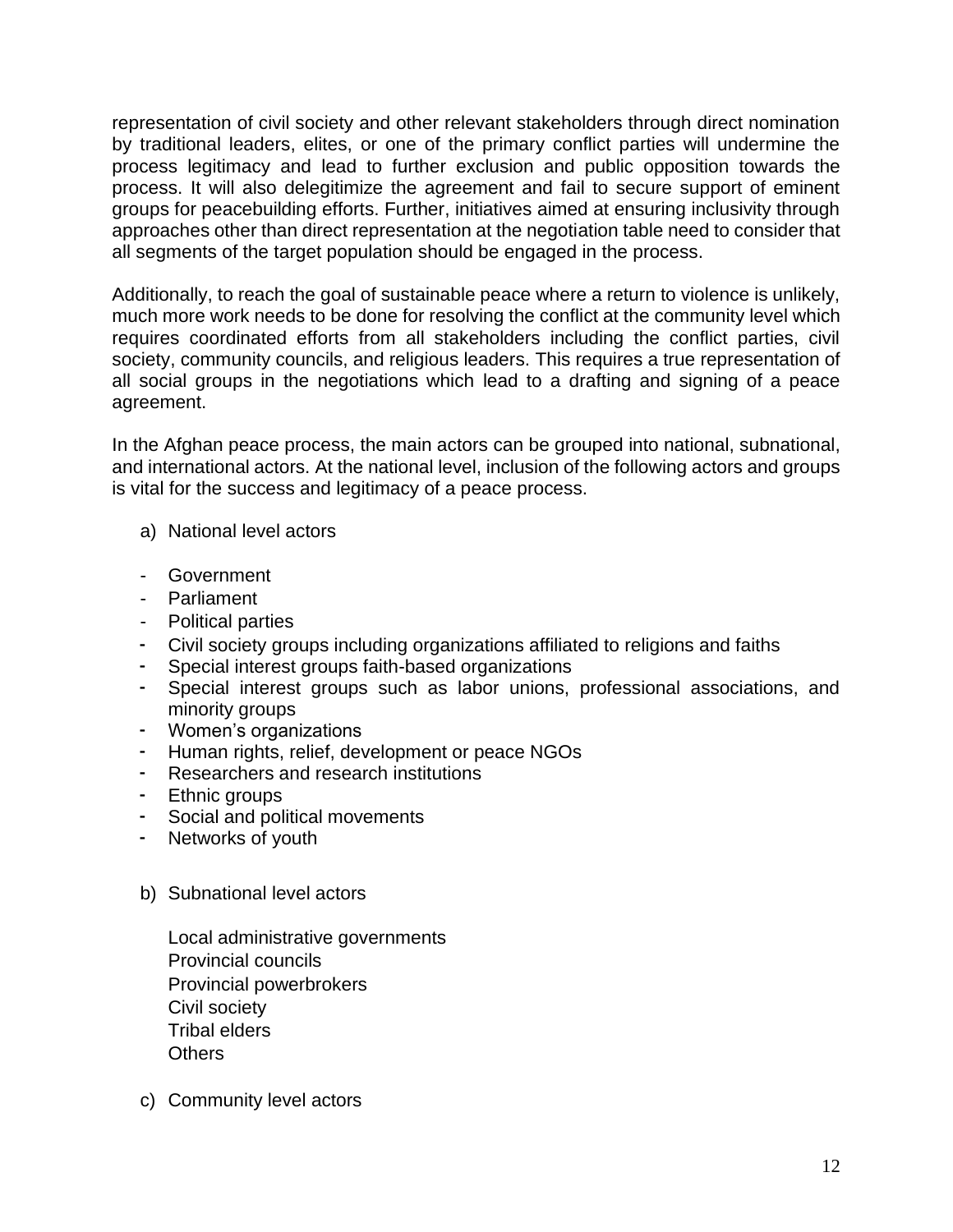**Shuras** Tribal leaders Religious leaders Women's groups Victim groups NGOs

# **4) Advocacy Tools in Peace Process**

Peace processes are complicated and time consuming. Engaged large number of stakeholders in the process, particularly at the negotiations table, can make the process even more complicated. Measures for the inclusion of actors other than the main parties to the conflict can be assured by the main parties or outsider mediators such as the UN, but that is not always the case. In some cases, the primary conflict parties opt to exclude other actors from the negotiations table and negotiate the substantial issues between themselves. Hence, the civil society and other relevant actors seeking to influence a peace process need to use different advocacy tools and approaches in order to include their demands in the negotiation agenda and the peace agreement.

Advocacy is a range of activities an individual or organisation undertakes on behalf of someone, and/or on an issue or issues. The aim is to get a message across to an individual/group in order to influence a decision or promote a position/or an interest to change the outcome. Specifically, minorities and vulnerable groups including women can use the following tools to utilise influence processes and outcomes in their favour.

The following tools and approaches can be used by marginal and minority groups in order to influence a peace process and persuade the main conflict parties to recognize their demands.

#### *Shaping Public Dialogue*

Minorities can highlight their message/position on issues by writing articles, appearing in news outlet. This will help them shape discussion and the discourse around peace. Last year, a few of urban Afghan elites wrote a number of articles on their red lines on women's inclusion in peace process at major international news agency which created a lot of debate in Washington D.C. and in other Western countries. In another attempt, Afghan women visited a number of the U.S. and had meetings with U.S. senators and government officials to express their concern about the Taliban-US peace talks. Others appeared in Afghan media and made their case.

#### *Mobilisation*

Minorities can mobilise people in their community to raise awareness and visible support for peace negotiations. They can arrange peaceful demonstrations inside and outside the country to highlight their fears and concerns about a process or a position. In Afghanistan, in the last three years, vulnerable groups have successfully taken to the streets to keep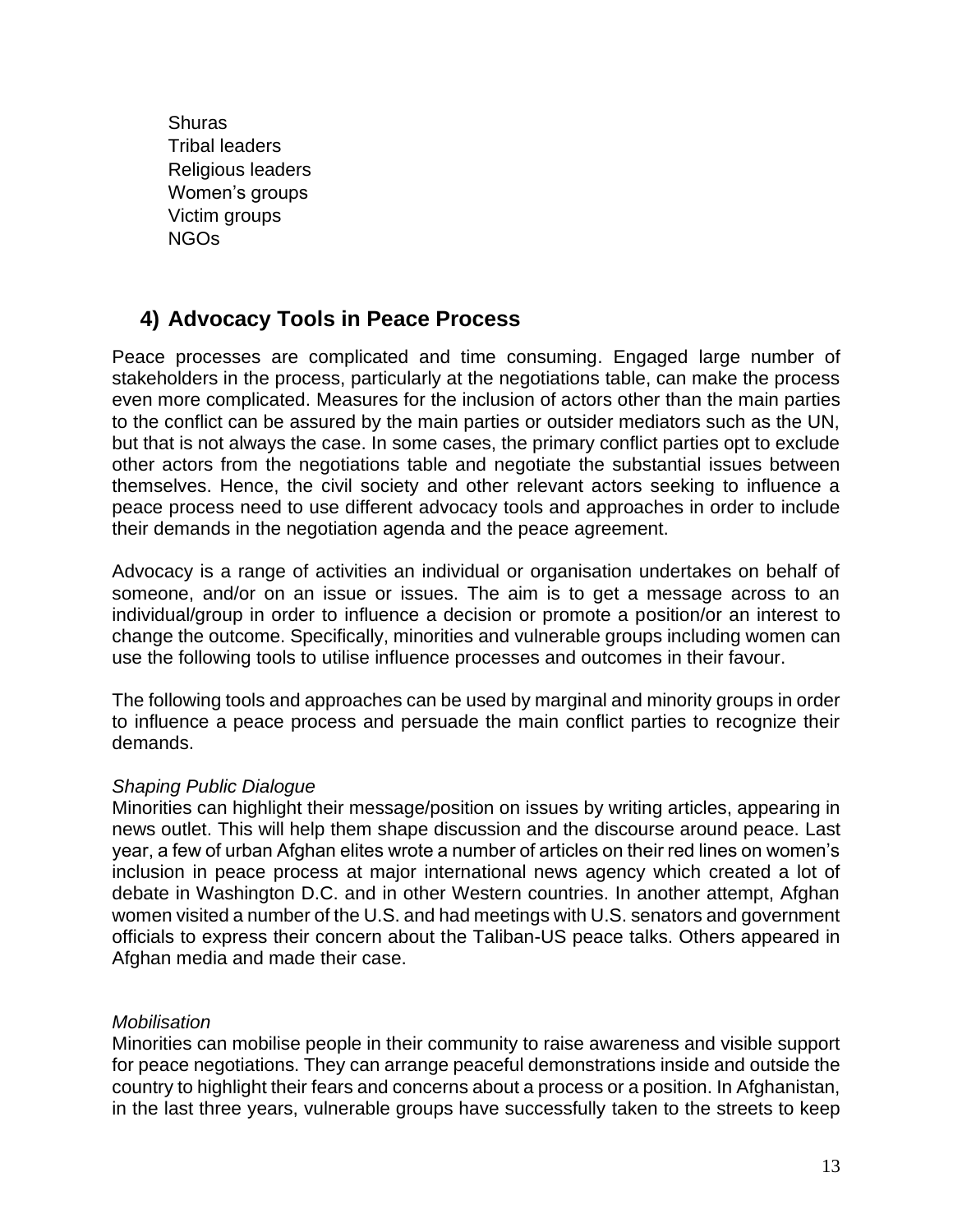the government and official accountable and even force the government to change their position. Enlightenment Movement was one of them.

#### *Building strong coalition and constituency of supporters*

Minorities and marginal groups can build coalitions of support with other actors who share their concerns such as a range of civil society actors and identifying key actors who can be "connectors" and those that are "dividers." With these coalition of like-minded actors, they can advocate for multi-track peace processes that would insure inclusivity. In places like Colombia victims' families formed coalitions with other minority groups successfully campaigning for a transitional justice component to be included in the peace agreement. Others have tried to generate support among journalists covering the issue to bring their concerns onto the national and international attention. They could then reach out to international civil society organizations, stakeholders' congress and others for help and assistance. They could also reach out to like-minded delegations in the negotiations or supporters among national figures including parliamentarians, media, and business personalities and others.

#### *Draft Position papers*

Minorities and vulnerable groups could influence their community civil society, academia, elders and etc. to publish regular position papers on key issues undermining their interests in a peace process or post-conflict settlement. They could develop a media campaign, a common agenda or a policy strategy for effective advocacy. Share these position papers with international stakeholders involved in the process.

#### *Regular Community Level Meetings*

These groups could organise small scale community meetings at village and district levels to give their community not only a voice but echo those voices at the national level.

Minority and vulnerable groups could identify entry points through advocating with the conflict parties and mediators in order to ensure that they are dedicated a place at the negotiation table as immediate stakeholders or other forms of representation. Further, they need to work for influencing the process through all possible means in order to ensure that the peace agreement does not violate the human rights and basic needs of the citizens and that the agreement lays the foundations for sustainable peace in the society.

# <span id="page-14-0"></span>**5) Lessons Learned from Other Peace Processes**

This section highlights different types of peace processes that has taken place over the years that could shed light on minority groups being able to draw lessons from. These examples are also useful to understand steps and tools used in different peace process.

Associations representing the interests of specific social groups, such as the nondominant ethnic minorities in Afghanistan, need to act proactively to form coalitions with other groups and civil society actors and advocate for direct participation in all stages of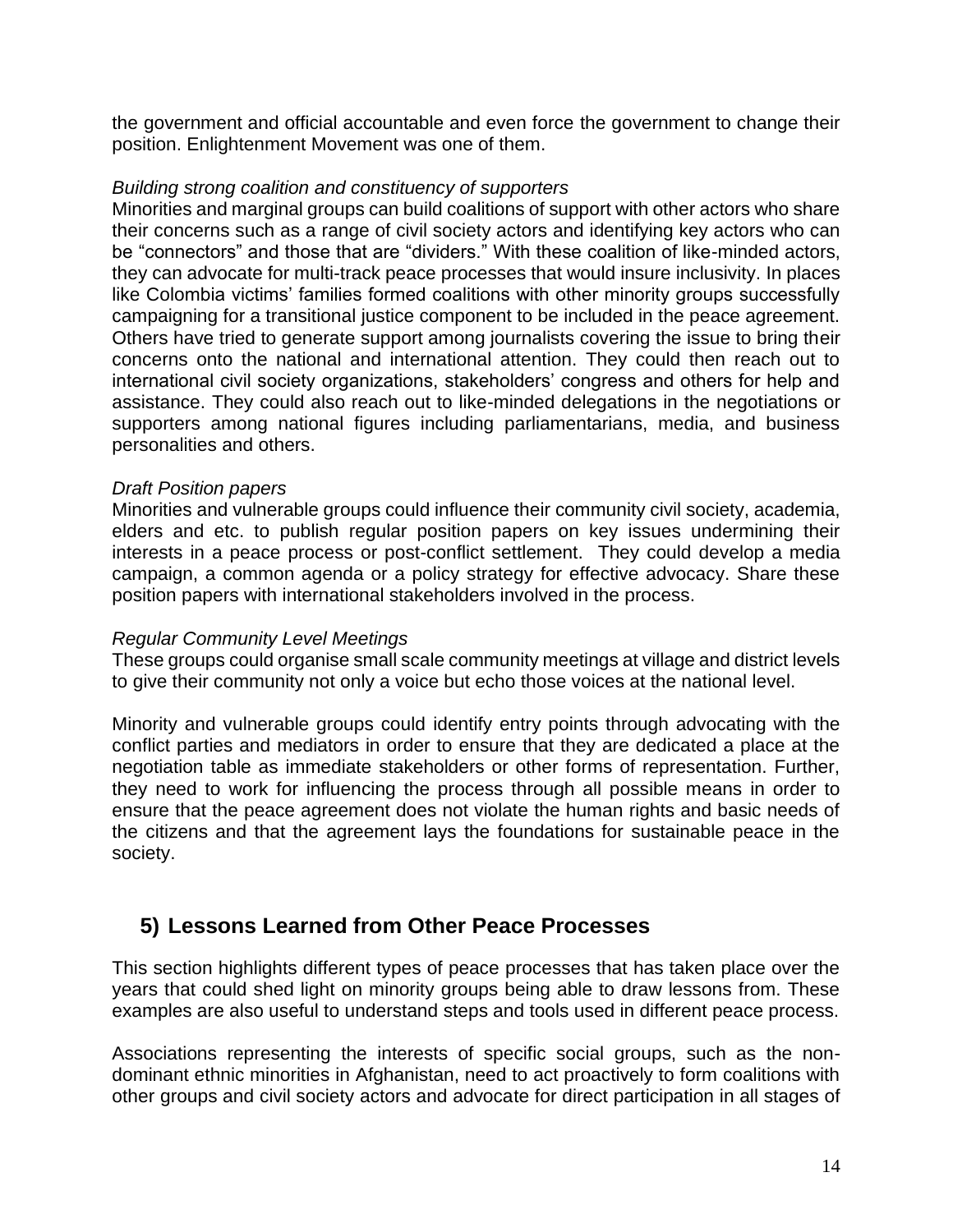a peace process. In Afghanistan, councils and associations of minority groups need to document the views and concerns of the minority population and develop explicit proposals for addressing them. Additionally, it is important for these associations to identify the most effective inclusion models and apply a combination of several approaches for achieving the desired outcomes. The seven models explained below are the most effective approaches for ensuring inclusivity in a peace process. Starting with representation of all parties in the negotiation table, the list includes a variety of option for civil society actors to participate and/or influence a peace process.

#### <span id="page-15-0"></span>**a) Direct Representation at the Negotiation table**

Direct Representation at the Negotiation Table refers to a form of peace making where all relevant groups are part of the negotiations. In other words, no major or minor party is excluded from the negotiation table and anyone can raise their concerns during peace talks. It is the most direct form of participation that gives all players the same status as the main conflict parties. This means that each group or party that participates in the negotiations is engaged in the decision making and has a right to vote on the outcomes of the negotiations.

There are mainly three ways to achieve direct representation:

- 1) Main conflict parties may include more actors in the negotiation delegations. This means that there are two or more delegations at the negotiation table each representing one of the primary conflict parties, such as the representatives of a state and an armed group, and one or both of the parties include additional actors in their delegation team. For instance, in case of US-Taliban peace talks, First Track parties were representatives of the Taliban, mostly from their political office in Qatar, led by Abbas Stanikzai and representatives of US, led by Zalmay Khalilzad. To achieve a direct representation, both or one of the parties may decide to include more actors in the negotiations, such as experts in the field of peacebuilding.
- 2) Negotiating parties may increase the number of delegations at the table (as opposed to actors in the previous point). For instance, in the US-Taliban negotiation example, one or both parties may decide to include all Afghan political parties at the table, and not just the major ones. In this approach, relevant actors can raise their voice through existing political parties or form a new party in order to be included in peace negotiations.
- 3) Negotiating parties can include almost all relevant actors at the table. This means that conflict parties can have a voice at the negotiation table through various formations, such as political parties, NGOs, civil society, representatives of majority and minority groups, and many more. This usually forms a National Peace Dialogue where everyone has is engaged in the negotiations.

While this model ensures a broader public buy-in and gains a greater acceptance level from all conflicting and/or conflict-hit parties for the agreement, there are few challenges that arise when applying this approach. First, more participants make it more complex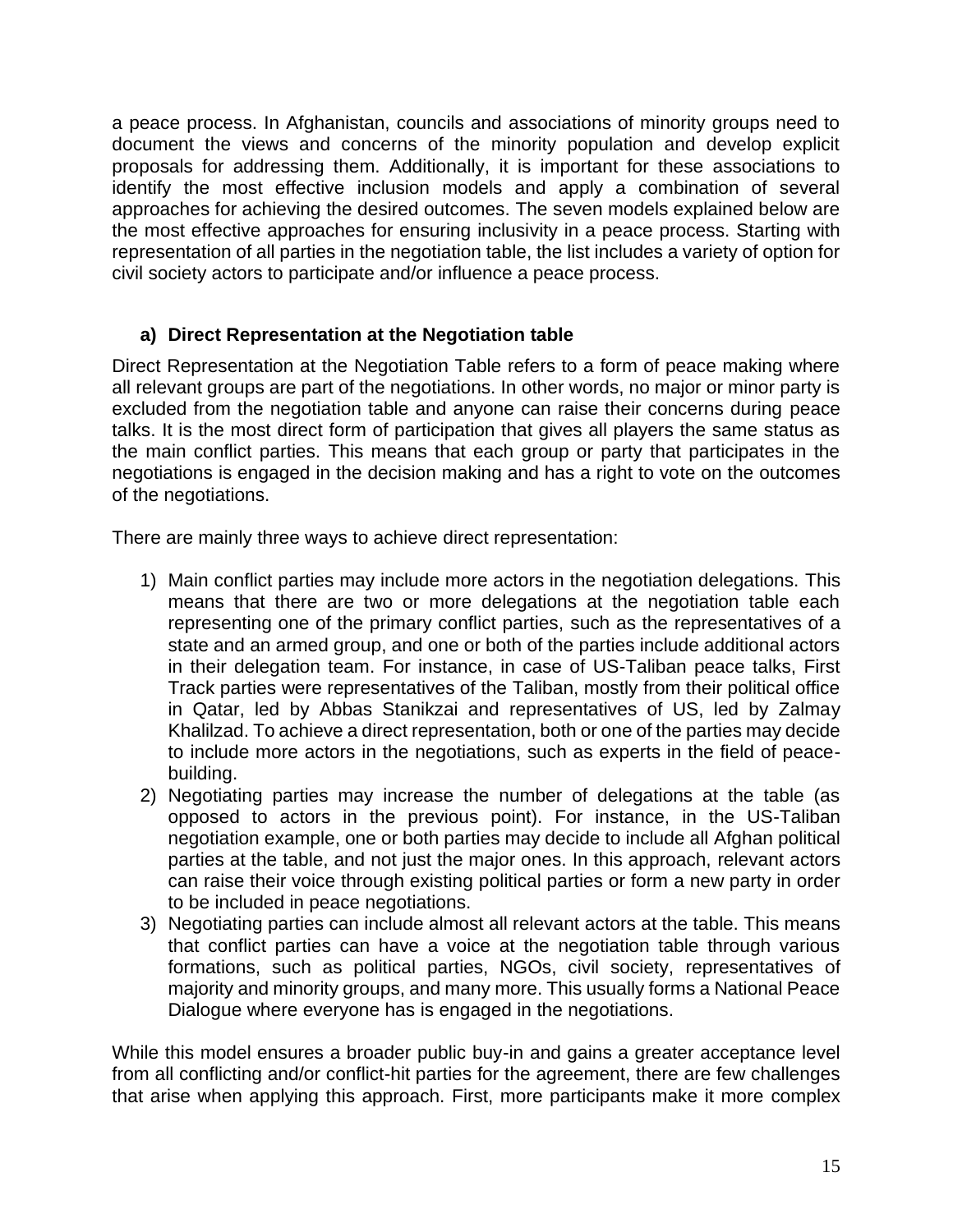and challenging to reach to an agreement that satisfies demands of all relevant parties. To address this challenge, facilitators and even main conflict parties can reshape the formation and divide participants in smaller or sub-working groups or committees to make it easier for everyone to come to an agreement. Each work-group can then focus on issues that are most important for their constituencies.

Second, international norms can be challenging to peace negotiations in some cases. For instance, if as per the international norm of "don't negotiate with terrorists", some key individuals or groups (such as Hassan Nasrullah, Al-Baghdadi, ISIS and etc.) are in blacklist then they are excluded from the table, which hinders the direct participation to be achieved fully. To tackle this challenge, so far two approaches have been used in the peace processes: 1) inclusion of more political parties and civil society groups to gain more legitimacy for the process; and 2) deliberate inclusion of some militia groups (although they are in black-list).

Lastly, the issue of weak or unclear representation. Some delegations or groups may not be well-qualified to represent their respective constituencies properly and clearly. This challenge arises when some of the participants do not have sufficient capacity to represent their respective groups or when some of the participants are not genuine representatives (e.g. the issue of splintered groups). To address this, civil society or other entities such as international NGOs and advocacy groups can initiate trainings for such groups to prepare them better for the negotiations and choose to send more qualified representatives to the table.

#### *The case of Yemen:*

The current conflict in Yemen dates back to the Arab Spring in 2011 when the uprisings wanted the country's authoritarian president, Ali Abdullah Saleh, to step down and pave the way for structural reforms in the country. Due to the escalation of violence, a show election was held in 2012 as a result of which the president's deputy, Abdrabbuh Mansour Hadi, was elected to run a transition government for a 2-years term. Yet, since his government failed to deliver on demands related to structural changes in the government, the conflict escalated.

To resume the negotiation between the stakeholders and consequently establishing an inclusive government in the country, the National Dialogue Conference (NDC) was launched by the Gulf Cooperation Council (GCC) which took place between March 2013 and January 2014. Looking into its architecture, the NDC was inclusive to a large extent. It entailed different groups concerned with the conflict in the country, from the main conflict parties to groups of women, youth, and civil society.

A preparatory technical committee comprising of different parties, mostly women and youth, started endeavors to discuss and set the structure and agenda of the conference in December 2012. The committee was mandated to prepare for inclusive representation of relevant parties to the conference. The committee decided that the NDC would include 565 members with broad representation of political parties from the north and south of the country as well as the civil society, women and youth.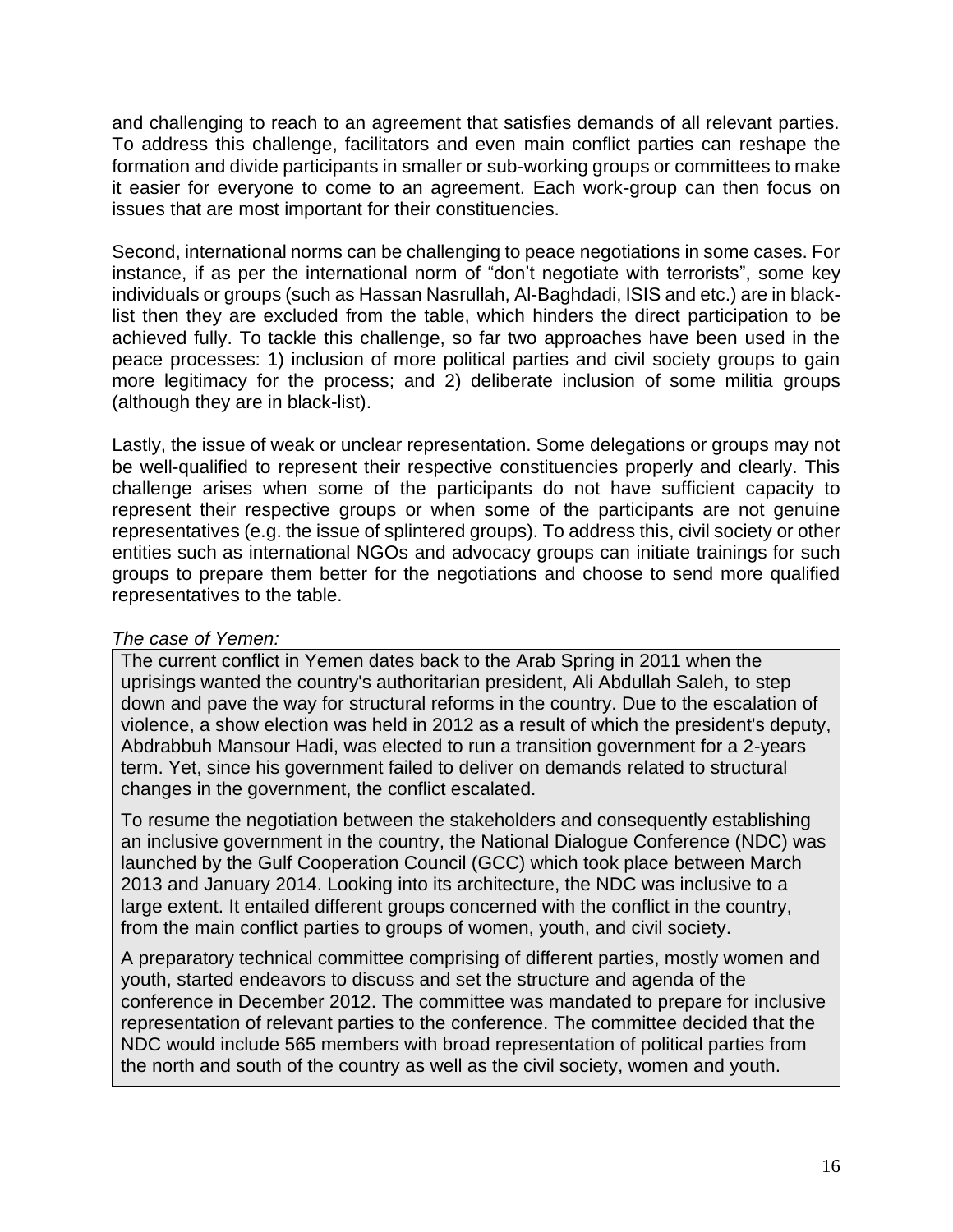Negotiations during the conference were carried out in nine working group and led by a nine-member presidency. Each member of the presidency came from one of the major political parties attending the conference. Each working group discussed a specific topic and its members were selected based on relevance of the discussed topics to their constituencies.

With the adoption of the NDC Document stipulating "a roadmap towards the full transition of Yemen into a state that upholds democracy, freedom, rule of law, human rights and good governance", the NDC came to an end on 25 January 2014. Regarding its structure and proceedings, the NDC is defined as an example of inclusive and democratic process for transitioning form war to peace. The broad inclusion of all relevant stakeholders in the conference is a success story for direct representation of all actors in the negotiations table. However, signing of the NDC document did not end the conflict in the country due to several reasons; among them the ambiguity of power sharing mechanism in the country.

# <span id="page-17-0"></span>**b) Observer Status**

Another approach through which an inclusive peace process can be achieved is dedicating observer status for the civil society and other relevant actors. In this modality, instead of participation as an additional party at the table, groups can have observer status. Except for direct participants who are the main negotiating parties in the process, rest of the participants attend as observers and do not directly engage in the negotiations and do not have a right to vote on the outcomes. Instead, they can use different ways to provide their input to the negotiations and consequent agreement. There are few ways observers can participate in the process. First, observers can be passive and just monitor the process without having any major inputs. Second, the observers can be active advisers to the negotiating parties and/or the mediators.

In this approach, observers can function as monitoring bodies and watchdogs. They can observe the entire process and lobby for their proposals through direct consultations with the conflict parties and mediators as well as through disclosing critical information to the outside public to exert pressure on the negotiating parties. Observer status can be granted to civil society groups, national and international NGOs and other relevant stakeholders.

However, one of the major challenges to this modality is the selection of observers. Not all groups or bodies can be granted observer status, hence the selection of observers needs to be made with precision. This means that only those should be given an observer status whose participation in the process is meaningful and can have a positive impact on the overall result. Another challenge to this approach is side-lining. Side-lining means that there is no guarantee that conflict parties, mediators and others will listen to powerless observers. Observers' role in this case becomes meaningless and cannot incur any changes to the process or the final agreement.

*The case of Liberia:*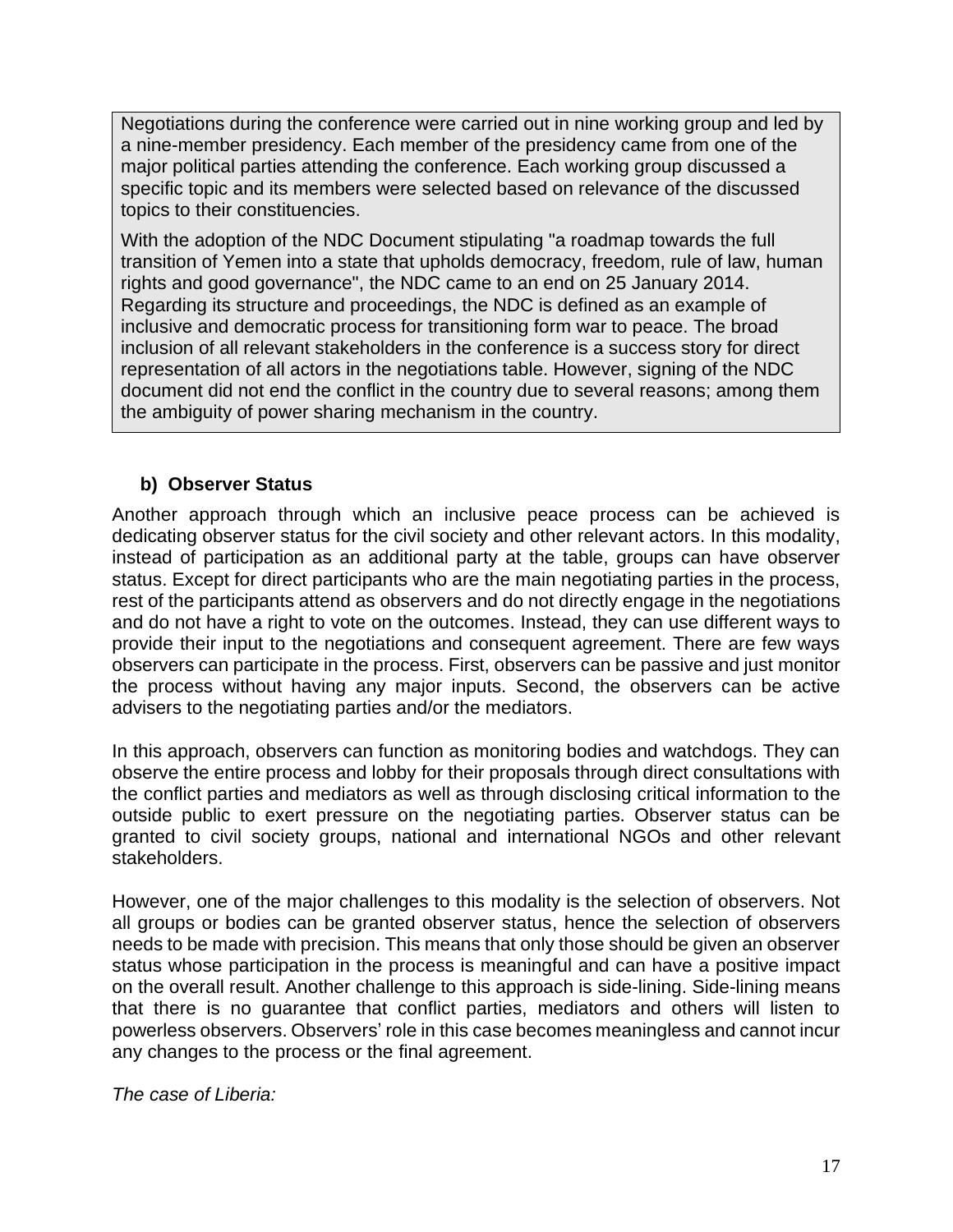The Accra Comprehensive Peace Agreement signed in 2003 ended the second Liberi an civil war. The agreement led to the establishment of a post-war interim government called the National Transitional Government of Liberia (NTGL). The NTGL was comprised of 76 members with the composition of 12 members form each warring party (total 36 members), 18 from political parties, 7 from civil society, and 15 members from each first-level administrative divisions called counties. The ministerial portfolios and employment opportunities were shared between the parties to jointly work for holding the elections before 2005.

Under the agreement, all parties agreed to promote democracy and committed to fully respect the international humanitarian law and human rights documents. However, leaders of civil society struggled hard to reserve the right to oversight the peace process. In contrast, beyond their traditional roles, they took part as advocates, educators, and monitors by participating in the formal peace negotiations and the NTGL between 2003 and 2005.

Six civil society organizations including a women group received observer status after the ceasefire agreement was signed. Through the establishment of working groups, lobbying with the negotiation delegations, and exerting pressure from outside through coordination among the representatives present in the negotiations as observers and groups outside the negotiations, the civil society and women groups played an important role in the Liberia peace negotiations.

There were no women present during the formal peace talks, yet, the first-ever female president in Africa was elected from Liberia in the 2005 elections. The women's rights defenders initiated the Women Mass Action for Peace (WMAP) in April 2003. Campaigns initiated by WMAP were crucial in holding formal peace talks, holding the conflict parties accountable for the negotiation timetable, facilitating national support for the peace process, and finally the disarmament of ex-combatants. The campaign organized demonstrations, marches, and weekly rallies in central fish markets with participation of thousands of women from all regions including returnees. As part of their campaign the WMAP mobilized women from across the country and staged a sex strike demanding for peace. Additionally, the WMAP organized a set-in in Accra, where the peace talks were being held, blocking all the exists of the negotiations venue until the peace agreement was signed.

#### <span id="page-18-0"></span>**c) Consultations**

Consultation is also an important part of peace settlements. It adds more insight to the overall process and plays a crucial role in easing the difficulties associated with negotiating complex issues. Examples from the past prove that consultations add many ignored and forgotten issues to the peace agenda and provided better alternatives to solve complex issues. Consultations allow bodies such as the civil society to echo unheard voices and neglected issues and positively impact the final outcome of the negotiations. Consultations may take place before, during or after the actual negotiations and augment additional major or minor unsolved and undiscussed issues to the peace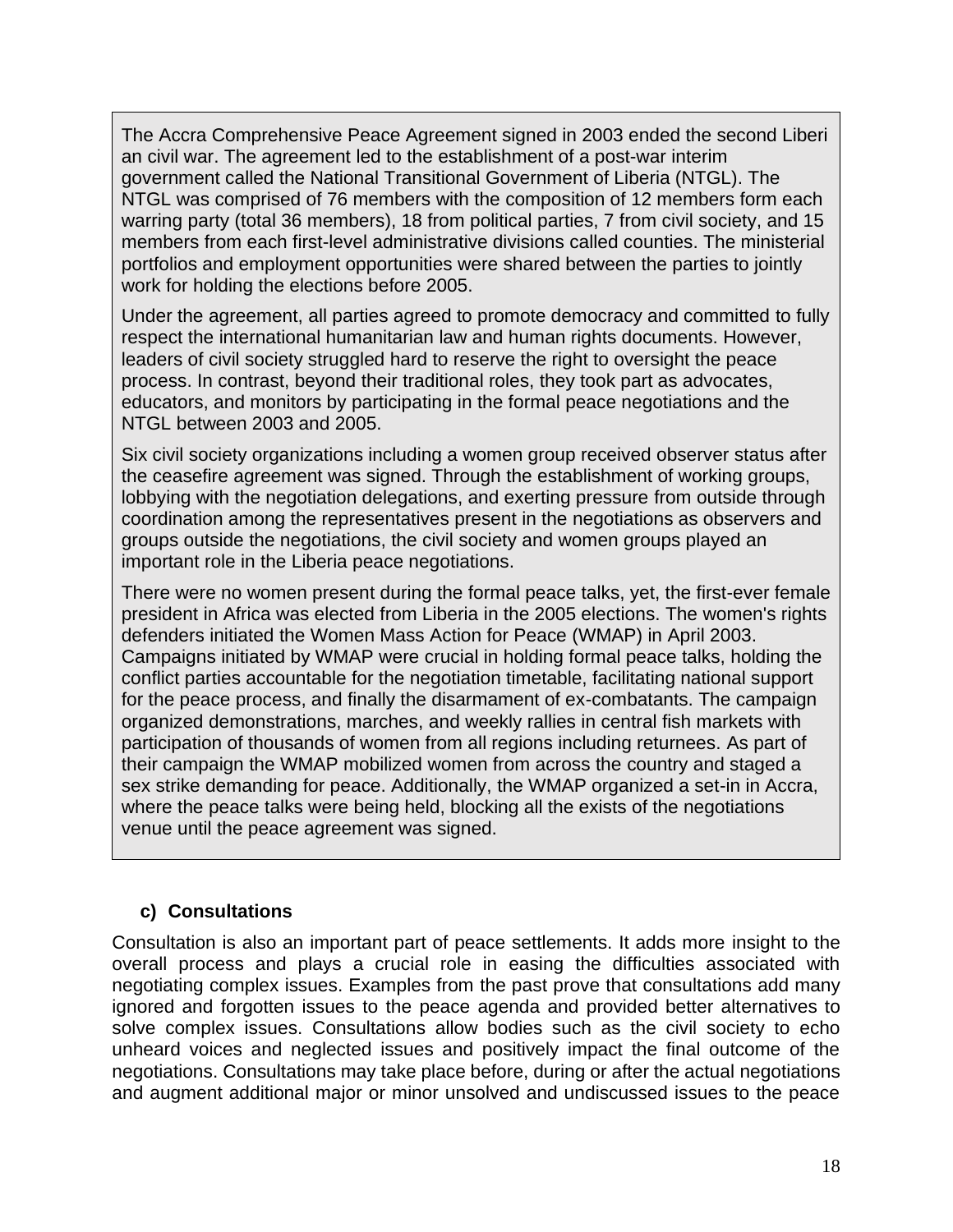agenda. Usually, consultative forums follow the same agenda as the main negotiation team, but in some cases, these forums add and incorporate more issues to the table and hence enrich the final agreement.

Mainly, two types of consultative forums can be organized as part of a peace process:

# <span id="page-19-0"></span>**Official Consultative Forums**

This model consists of formal forums composed of societal or political groups that are an official part of the peace process design. In other words, consultative forums are formally endorsed by conflict parties and the mediators. In addition to endorsement, conflict parties or mediators set the mandate for the official consultative forums, where it should also consider if recommendations of such forums are binding, similar to, or different from those of the official negotiation teams. In some cases, the forums themselves specify their mandate and are then endorsed by the conflict parties. The purpose of such forums is not merely augmenting more issues to the process, but also in some cases, participants of such forums can provide back-channel advisory to the negotiation delegations and monitor the negotiations.

An advantage of official forums is that by adding more issues to the table, they add more legitimacy to the agreement while avoiding the problems associated with having too many parties at the main negotiation table. In addition to it, these forums can play a vital role in providing easy or alternative solutions to the difficult issues between the official negotiators, that can sometimes lead to postponement or halt of the process.

However, there are few disadvantages to it as well. First, its distance from the negotiation table. The fact that consultation forums are not directly part of the negotiation teams, constrains them from incorporating their recommendations thoroughly and effectively. Second, the forums might be sidelined, neglected or ignored by the negotiation teams despite their official status. Finally, there is a risk of disunity among the consultation forum members, which in turn can add to complexity of the process and cause barriers against achievement of an effective agreement. Therefore, the selection process for consultation forum members should be conducted with double precision in order to ensure process legitimacy and effectiveness of the forums.

# <span id="page-19-1"></span>- **Unofficial Consultations:**

In contrast to the official forums, unofficial consultations do not only differ in terms of status in the process, input, effectiveness, and scope. Unofficial consultations are endorsed neither by the conflict parties nor the mediators. Their purpose is to add more insight to the process, augment critical neglected information and issues, enable diverse voices from the population and inform wider constituencies about the process. Further, they not only allow the mediation team to better understand the conflict dynamics, but also allow mediators to gain insights into people's needs, concerns and views as well as to determine which players should be involved in shaping the post-agreement agenda.

Unofficial consultations take place at a greater distance from the official negotiations and hence has a greater potential to be ignored and sidelined partially or completely. Nevertheless, in addition to challenges associated with official forums, unofficial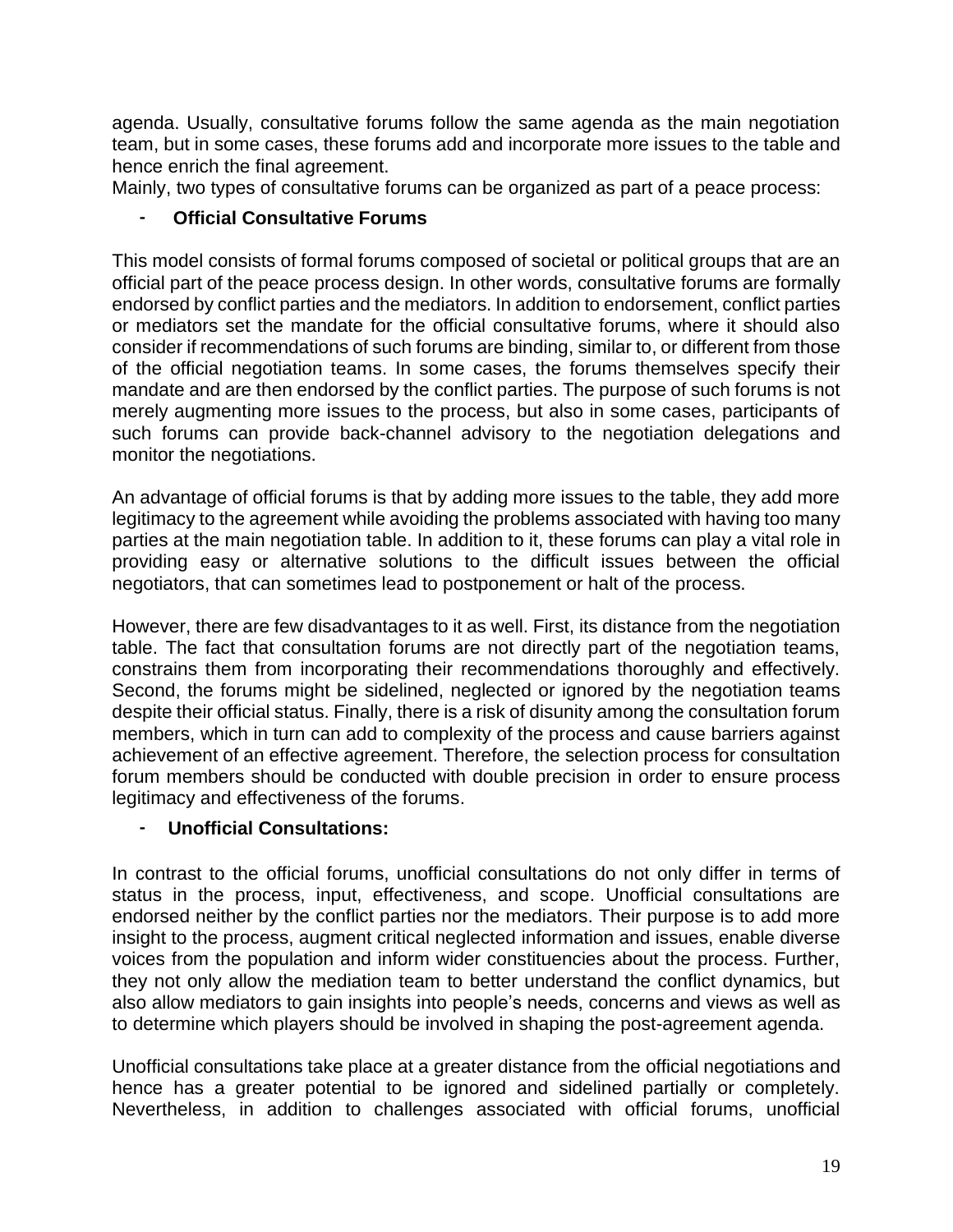consultations are at a greater risk of disunity and ineffectiveness. On the other hand, although, unofficial consultations are not binding, examples from several cases have shown that they add vital inputs to the process, have substantial positive impact and shed light on the many issues that would be neglected otherwise. Therefore, this approach can be effective in ensuring an inclusive process and civil society actors should consider it during their efforts to engage in peace processes.

#### *The case of Guatemala:*

The 1996 peace accord signed between the Guatemalan government and the Unidad Revolucionaria Nacional Guatemalteca (URNG) ended the Guatemalan civil war which had started in 1960 and lasted for 36 years. In 1994, representatives of the government of Guatemala and the UNRG met in Mexico City and reached an agreement on a framework for negotiations. Among other mechanism and instrument, establishment of the Civil Society Assembly (CSA) was one of the main provisions of the Framework Agreement. The main goal of the CSA was to engage the nongovernment institutions in different stages of the peace process.

The CSA was mandated by both sides to provide recommendations on the six main topics addressed in bilateral negotiation. These topics were: (1) strengthening civil society and the functions of the army in a democratic society; (2) the identity and rights of indigenous people; (3) constitutional reform and the electoral regime; (4) the resettlement of those displaced by the conflict; (5) socio-economic conditions; and (6) the agrarian situation.

Although the structure and working mechanism of the CSA was not specified in the Framework Agreement, the head of CSA and the organizing committee were able to specify a number of actors wishing to participate in the peace process and the mechanisms for their intervention. In addition to the six sectors (political parties, religious groups, trade unions and popular organizations, the Coordinating Committee of Agricultural, Commercial, Industrial, and Financial Associations (CACIF) and the Atlixco grouping) which had already been specified in the Framework Agreement, they were able to embed five more sectors (women's organizations, other nongovernmental development organizations, research centers, human rights groups, and media organizations) to the list of sectors engaged in the CAS. While each sector had its internal structure and mechanisms to discuss relevant topics, they were mandated to identify priorities and formulate proposals. Each sector had ten delegates to represent them at the CSA and discuss and comment on the final proposals brought in by the CSA.

On the other hand, the indigenous people of the country were not contented to be counted as a sector under the umbrella of the CSA. Therefore, they formed their own organization comprising of over 200 different grassroots groups by the title of Coordination of organizations of Mayan People of Guatemala (COPMAGUA). The organization functioned as a platform for the indigenous people to bring up their concerns and discuss them in public forums. Throughout their discussions within the CSA, all indigenous groups echoed a unified voice and consequently were able to draft the "Identity and Rights of Indigenous Peoples" as one of the most controversial and challenging proposals in the CSA's agenda.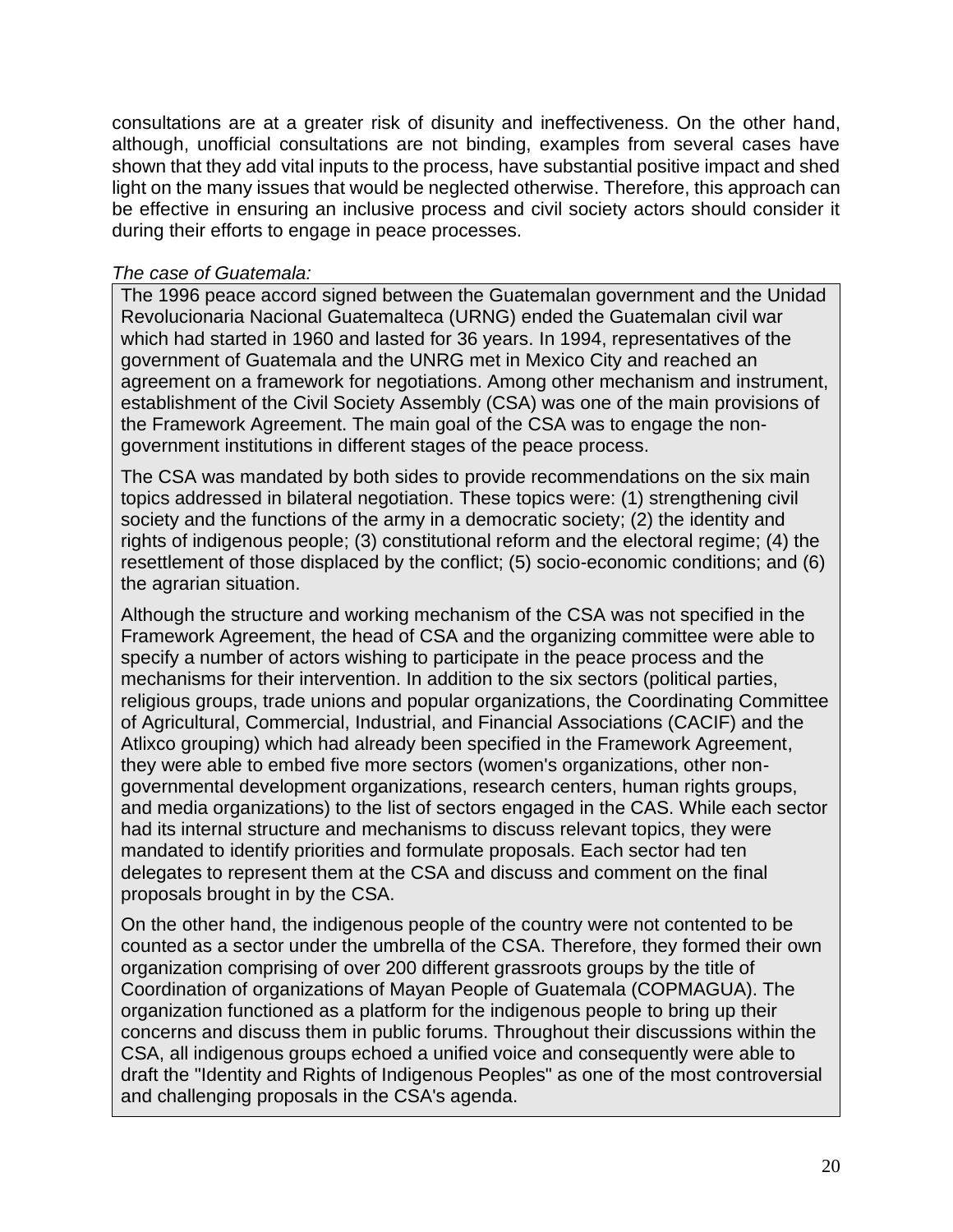# <span id="page-21-0"></span>**d) Public Participation**

Public participation refers to activities and settlements that aim to connect large segments of public to the official negotiations. It acts as a means of sharing concerns of the population with the main negotiating parties. Public participation can take place during the negotiations as well as during the implementation phase. These activities include, but are not limited to, public hearings, citizen panels and opinion polls.

The main objectives of public participation are:

- To improve understanding of the public needs and concerns and incorporate them to the agenda and consequently the agreement;
- Create legitimacy and public buy-in for the peace process; and,
- Gather evidences from the public about human rights violations and other grievances.

This model does not only enrich the negotiation agenda and the agreement, but also gives all parties and relevant constituencies a feeling of inclusivity, which in turn adds to the overall legitimacy of the process. It also serves as a tool to inform the participants of formal negotiations about the issues and concerns that remained unheard or ignored. In addition, it is a useful approach to settle the post agreement arguments which can arise as a result of misinterpretation and mislead of provisions. Further, it equips the postagreement mechanisms with better information and evidences for effective and efficient monitoring in the implementation phase.

#### *The case of Northern Ireland:*

The Northern Ireland modern conflict begun in late 1960s and ended with the Good Friday Agreement in 1998. The constitutional status of Northern Ireland was the major driver of conflict between the Unionists/loyalists and the Irish nationalists/republicans. The former wanted Northern Ireland to remain within the United Kingdom; however, the latter was struggling for the Northern Ireland to leave the United Kingdom and join the United Ireland. After decades of ongoing conflict, the two sides agreed to launch public opinion polls in both the Northern Ireland and the Republic of Ireland to put an end to the conflict. On May 22 1998, two simultaneous referends were held in two mentioned territories to get the agreements approved through public referendum which succeeded in securing a "Yes" vote from majority of the population.

In addition, a total of eight opinion polls were conducted to gather peoples view in implementing the Good Friday Agreement in Northern Ireland between April 1996 and May 2000. Questions of the opinion polls were developed with the co-operation of party negotiators to enhance the peace process through public participation on decision-makings related to policy making, development, and political structures. The following polls were conducted before and after the peace agreement was signed.

1. **Peacebuilding and public policy**: The first poll was conducted in April and May 1996 to explore various policy options for improving relations between the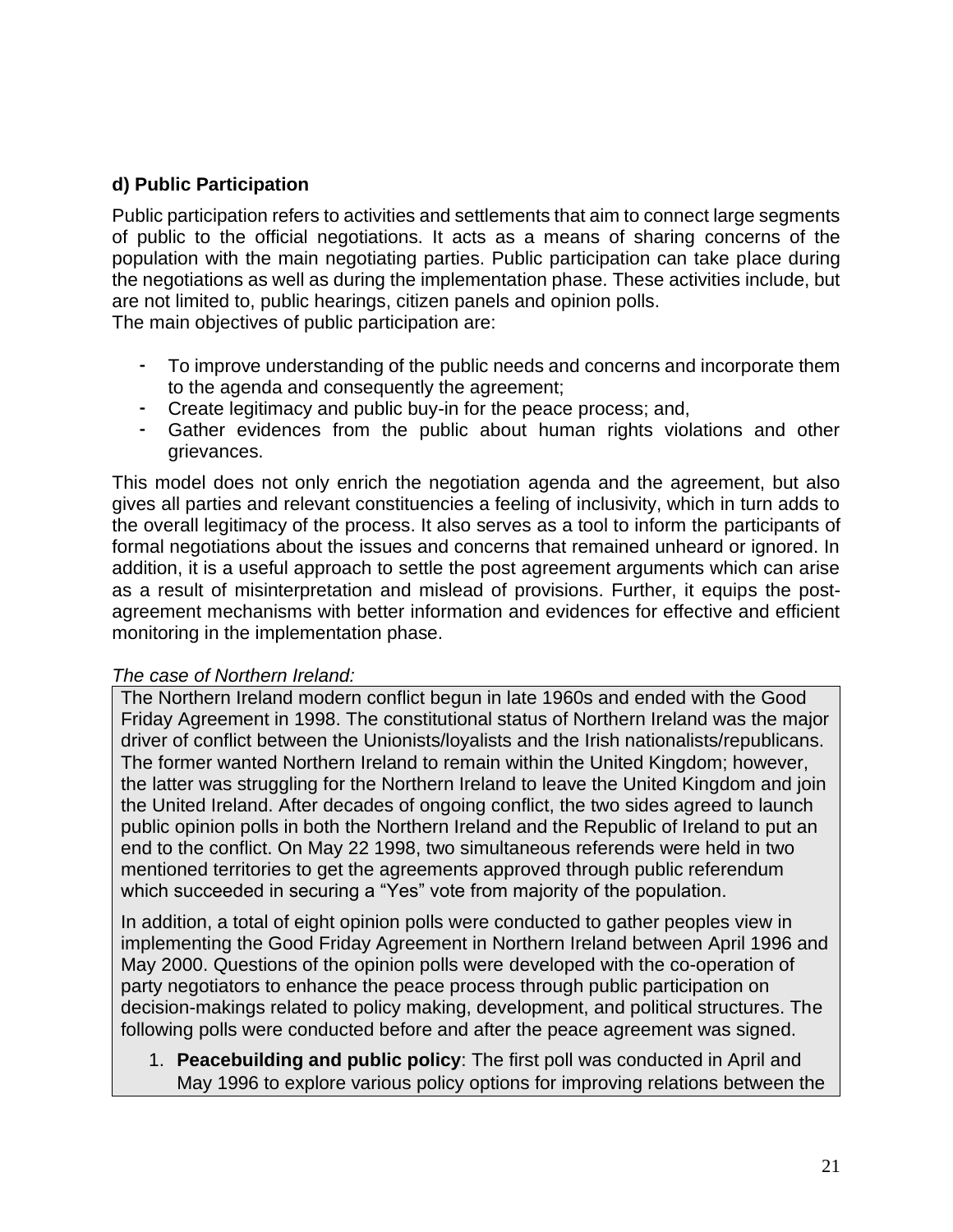two communities in Northern Ireland. Topics covered included; housing, education, parades, Irish language, policing and political development.

- **2. After the Elections:** The second poll was conducted in March 1997 and aimed to gather public opinion on the participation of different parties after the election which were held in May that year. The respondents voted on whether parties with para-military associations would be included in peace negotiations or not, which resulted to inclusion of all parties in the negotiations.
- **3. The Stormont Talks:** The third poll conducted in September 1997 was conducted to seek public opinion on the continued participation of the Ulster Unionist Party (UUP) which demonstrated public support for the continuation of talks.
- **4. In Search of a Settlement:** The fourth poll was conducted in December 1997 on the substantive issues of the peace process while the official negotiations were halted due to procedural issues. The polls helped restart the negotiations.
- **5. A Comprehensive Settlement:** The fifth poll was conducted in March 1998 to collect public opinion on the proposal prepared by the seven parties participating the negotiations as well as alternative proposals of the parties who had left the negotiations. This poll demonstrated that the public supported the proposal of the negotiating parties.
- **6. Implementation of the Belfast Agreement:** The sixth poll was conducted in February 1999 after some parties refused to cooperate in implementing the Belfast Agreement. Outcome of the polls indicated that over 90% of the population wanted their representatives to work for implementing the agreement.
- **7. The Mitchell Review:** the seventh poll was conducted in October 1999 after the peace process was halted due to one of the parties refusing to take their executive sets before the handover of arms. The poll was initiated by Senator George Mitchell and indicated broad public support for the process to proceed.
- **8. The Future of the Peace Process:** The eight poll was conducted in May 2000 in order to collect public opinion on disarmament proposals which secured public support for the proposals.

# <span id="page-22-0"></span>**d) Public Decision-making**

A crucial next step to the negotiations and peace deals or agreements is public decisionmaking. It refers to an election or a referendum about the peace agreement and is practiced mostly in democratic post conflict societies. Public decision-making is highly binding and takes place after ratification of constitution or peace agreements by the conflict parties. This means that once the voting or referendum happens, its consequent decision should be implemented. In other words, if for example the public in referendum gives a 'Yes' to the ratification of agreement or the constitution, it mandates the decisionmakers to continue the process and also gives them a leverage against the hard-liner's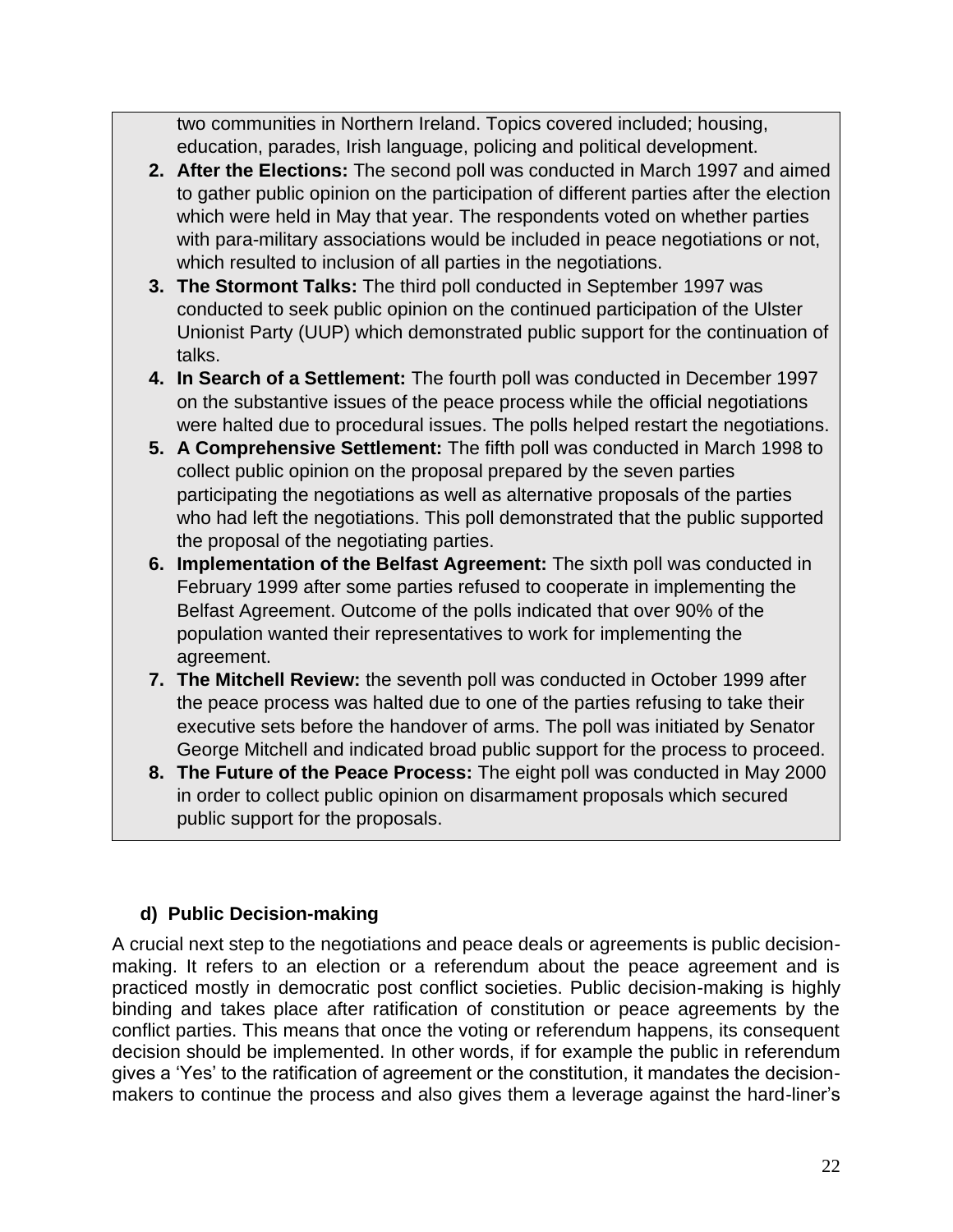opposition to the process, while if they decide to say 'No' to it, it usually puts the process on hold and stops any further actions in regards to its implementation.

The success of a public vote depends on a number of factors, such as the level of public support for and understanding of the agreement; the pertinence of the questions put to the public; and the mobilization of public support for or against the referendum. It is to be mentioned that public decision-making such as a referendum can have unwanted and unexpected outcome against or for the ratification. Therefore, the timing of and the issues put to referendum must be very carefully done and be part of a well-considered and wellplanned strategy.

#### *The case of Northern Ireland: Referendums*

The simultaneous referendums that were held in Northern Ireland and the Republic of Ireland on May 22, 1998, secured absolute buy-in of the public in both territories. As a result of the referenda, the Good Friday Agreement which had already been approved by opposing sides were ratified by a majority of the constituency in both territories on May 22 1998. The electorates of Northern Ireland and the Republic of Ireland were supposed to respectively vote for two different but inter-related documents: (1)- the Multi-Party Agreement and (2)- the British–Irish Agreement. Since the two territories were supposed to vote for two different documents, two different questions had been given to them during the referendum. The wording of the referendum question on the ballot paper for Northern Ireland was as follows: "Do you support the Agreement reached the multi-party talks on Northern Ireland and set out in Command Paper 3883?". The result of this question is mentioned below:

| Turnout | 81.1%           |
|---------|-----------------|
| Yes     | 676,966 (71.1%) |
| No      | 274,879 (28.9%) |
| Invalid | 1.738           |

On the other side, the question on the ballot paper for the Republic of Ireland was focused on the amendment of the constitution: "Do you approve of the proposal to amend the Constitution contained in the undermentioned Bill?". Below is the result for the mentioned question in the Republic of Ireland.

| Turnout   | 55.6%             |
|-----------|-------------------|
| Yes       | 1,442,583 (94.4%) |
| <b>No</b> | 85,748 (5.6%)     |
| Invalid   | 17,064            |

As it is shown above, the turnout in the Republic of Ireland was lower (55.6%) than the turnout in Northern Ireland (81.1%), however, the electorate who voted "Yes" to the question in the Republic of Ireland (94.4%) was more than the electorate who voted in favor of the question in Northern Ireland (71.1%).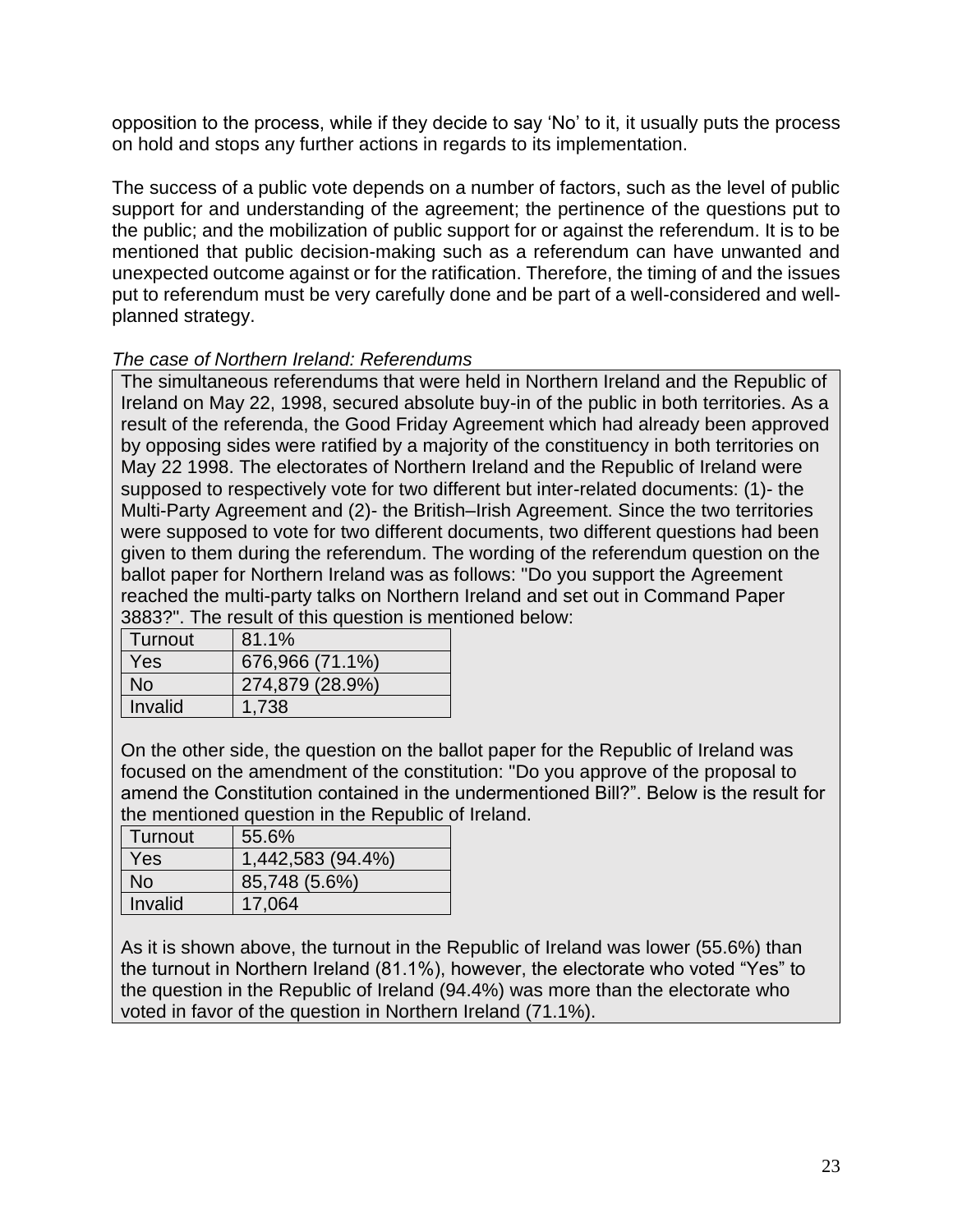#### **e) Mass Action**

<span id="page-24-0"></span>The last approach for an inclusive peace in this manual is mass action. It is one of the methods for incorporating population's serious concerns into the process. It takes place in the form of street protests, signature campaigns and also what have recently been added to the model, the social media campaigns and online petitions. These means have the potential to mobilize public in huge numbers and can greatly impact the final agreement and decisions. It can mobilize a significant number of people to voice their concerns and hence can create a pro or anti-process atmosphere in the country.

Examples from various countries have shown that the power of mass action can incur a great deal of impact on the agreements. Once again, civil society can play a crucial role in mobilizing, advocating and guiding the general public to take mass action for or against a process and put pressure on the first track negotiators to include or exclude certain items to or from the agenda as well as the agreement.

#### *The case of Nepal:*

Nearly after a decade of vacillated conflict and violence, the Nepalese civil war (aka Maoist conflict) which had begun in February 1996 between the government of Nepal and the Communist Party of Nepal (CPN-M), ended with signing of the Comprehensive Peace Accord on 21 November 2006. The main cause of the conflict was rested in holding of the constituent assembly to bring reforms and change the structure of the government. The warring parties agreed to establish a constituent assembly to redraft the country's constitution (including the continued existence of a monarchy), and to establish an interim government.

Few months after, King Gyanendra seized the power by dismissing the Prime minister and dissolving the elected Parliament in February 2005, all the existing political parties established an alliance i.e. the Seven party alliances–SPA and together with the Maoist party and other organizations stood against the decision of the king and called for a pervasive protest. As a result, a widespread public protest took place that lasted for 19 days in April 2006. The protests terminated the seizure of power by the king and paved the ground for ending the civil war in the country through the establishment of conducive conditions for peace talks between the government and the CPN-M forces,

The protestors had three specific demands (restoration of the parliament, transition of power to an all-party government, and establishment of a new constituent assembly), which the king was compelled to accept and bring them into effect on April 24 2006. Moreover, the widespread demonstration caused the civil war to come to an end by signing the Comprehensive Peace Accord on 21 November 2006 between the warring parties. The case of Nepal's widespread protest is considered as a prominent and successful example showing the role of mass action in ending the conflict in a county.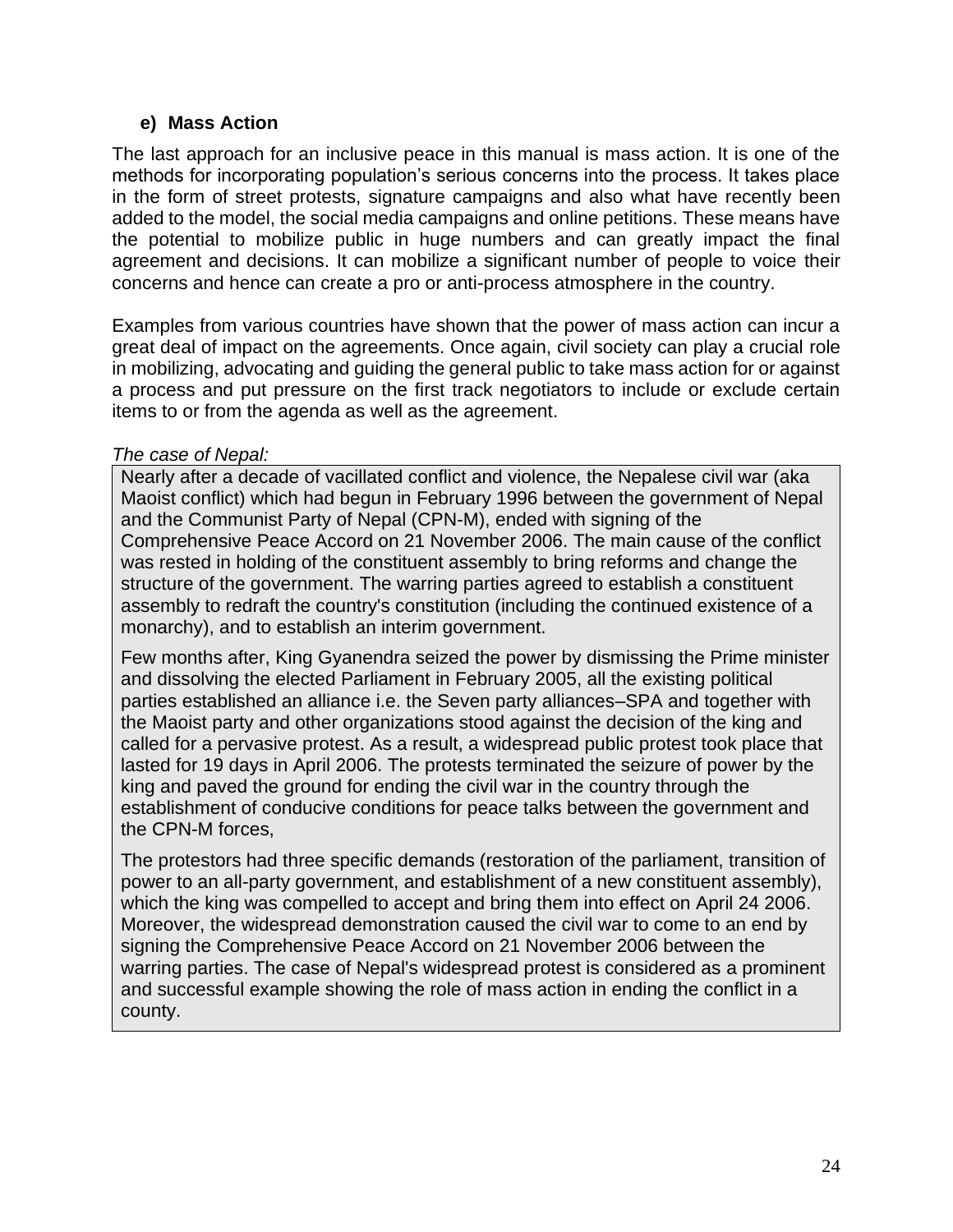#### <span id="page-25-0"></span>**6) Implementation and Oversight of the Peace Deal**

Once an agreement is made between the conflict parties, the next step which is even more crucial is the implementation and monitoring of the provisions of it. In order to assure the proper implementation of an agreement and its provisions, there is a need for certain mechanisms to facilitate the implementation phase and also monitor that all relevant parties act upon the agreed terms.

Implementation mechanisms can take a variety of forms. It includes mechanisms on making sure that ceasefire holds for which it includes a monitoring, verifying and reporting mechanisms; that DDR successfully takes place for which a commission is needed to monitor, verify and reform on decommissioning of weapons; that power-sharing is inclusive of all groups for which a committee or council of elders/advisors could be established to highlight violations; that elections are held for getting a legitimate government in place; and others.

#### **Setting up Inclusive Commission**

Inclusive commissions, also known as the post-agreement mechanisms, are a set of mechanisms and commissions that carry out tasks such as monitoring and facilitation for implementation of the agreement, sustainability of the agreement and informing the general public about the agreement and its terms. Examples of these commissions, differing from country to country and from case to case, are ceasefire commission, peace and reconciliation commission, permanent peace bodies and etc.

For instance, an agreement between Comoros and Anjouan led to the establishment of a Follow-Up Committee to, amongst other tasks, interpret the provisions of the Peace Agreement and resolve any disputes arising from the Agreement. In Bosnia and Herzegovina, a special tribune was set up to which both parties could appoint one member each, with the Chairman appointed jointly. Any dispute arising out of the Agreement was submitted to the Tribune to get resolved. In other places, international actors have played a key role often mandating the UN to act as the guarantor.

Some peace agreements include provisions for civil society to raise awareness about the agreement and in some cases reach to all parts of the country to inform the population about the provisions of the agreement. In other examples, the agreement provides the civil society a seat in the country's national legislature to put more pressure on the conflict parties in order to better comply with the provisions of the agreement. Therefore, these mechanisms play a crucial role in post-agreement phases of the process and can assure the sustainability of agreement and peace in the country.

Nevertheless, as in all other models, selection of the representatives and commission members is a vital step. Primary conflict parties and mediators need to assure that appropriate representatives are selected for such commissions parallel to or after the negotiation stage, because inappropriate members of the commissions can stray the process and consolidate social divisions, in which case the commissions can be counter effective.